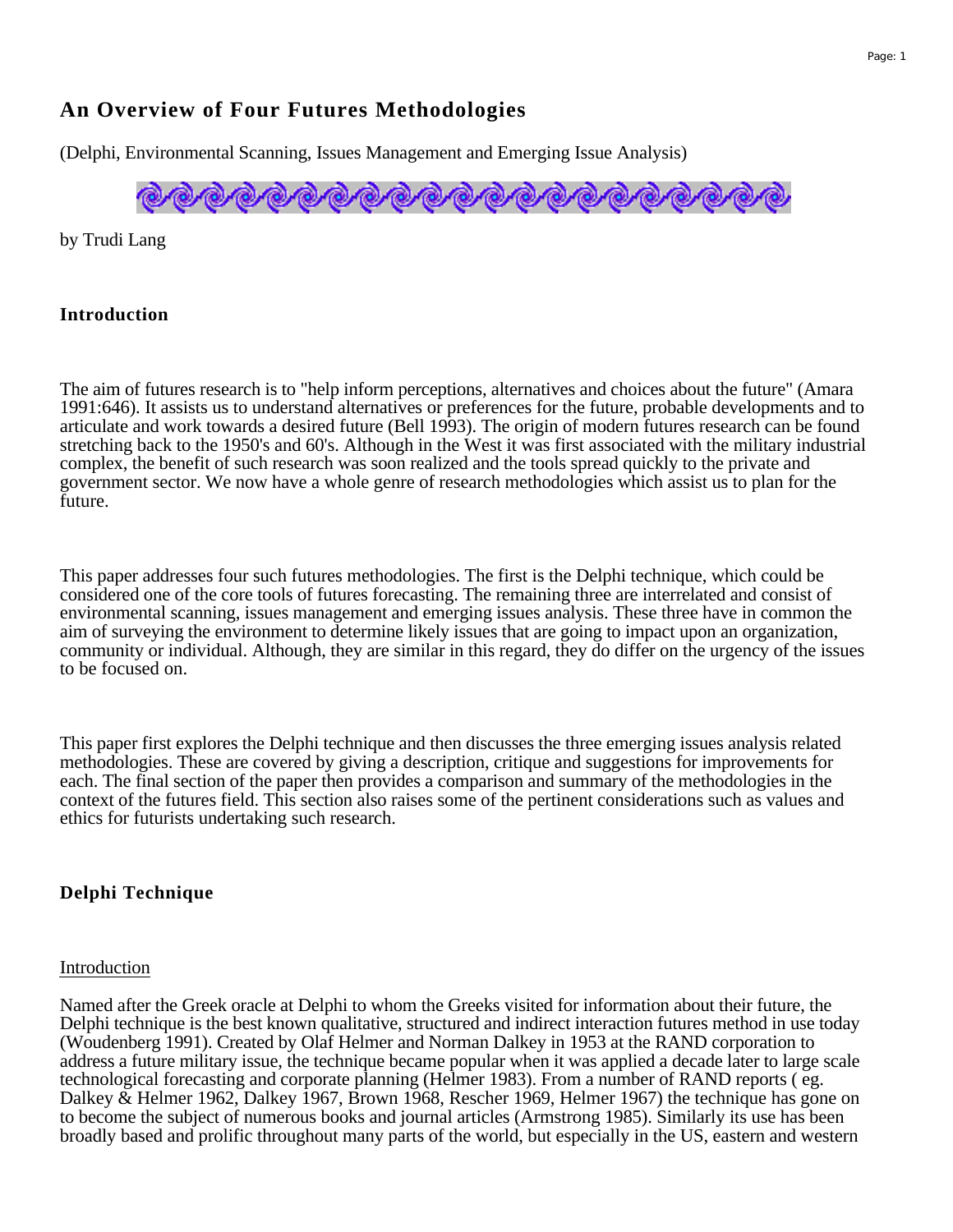Europe and Japan (Masini 1993). It seems few methodologies have captured the imagination of planners and forecasters the way Delphi has.

Essentially, Delphi is the name given to a set of procedures for eliciting and refining the opinions of a group usually a panel of experts (Dalkey 1967, Brown 1968). It is a way whereby a consensus and position of a group of experts is reached after eliciting their opinions on a defined issue and it relies on the "informed intuitive opinions of specialists" (Helmer 1983:134). This collective judgment of experts, although made up of subjective opinions, is considered to be more reliable than individual statements and is thus more objective in its outcomes (Johnson & King 1988, Helmer cited in Masini 1993). As Linstone and Turoff (1975:3) write, "Delphi may be characterized as a method for structuring a group communication process, so that the process is effective in allowing a group of individuals, as a whole, to deal with a complex problem."

#### Methodology Development

The development of the Delphi technique had its main genesis in earlier work to overcome the shortcomings of human judgment for planning purposes. Douglas MacGregor, for example, undertook a study in 1936 and formulated what came to be known as the `MacGregor effect'. This refers to his finding that predictions made by a group of people are more likely to be right than predictions made by the same individuals working alone (Loye 1978). It had also been well established by this time that face-to-face meetings had several problems such as being dominated by one or a few individuals, falling into a rut of pursuing a single train of thought for long periods of time, exerting considerable pressure on participants to conform and regularly becoming overburdened with periphery information (Preble 1983, Riggs 1983).

The formulation of the Delphi technique was a response to these two major findings. The first experiment using a Delphi style technique was carried out in 1948 in the hope of improving betting scores at horse races (Woudenberg 1991, Preble 1983). However, it was Helmer and Dalkey at the RAND corporation in the 1950's, who really advanced the technique to increase the accuracy of forecasts.

From this beginning, the Delphi technique found its way into private corporations, think tanks, government, education and academia. With such proliferation of use, the technique also came to be modified to the point where we now have a family of `Delphi-inspired techniques' in a broad range of applications (Martino 1973, van Dijk 1990). These are: (1) the Conventional Delphi; (2) the Policy Delphi; and (3) the Decision Delphi (Woudenberg 1991, van Dijk 1990).

The Conventional Delphi has two main functions. That is forecasting and estimating unknown parameters and is typical of Delphi as it was originally conceived. It is used to determine consensus on forecasting dates and developments in many areas - but particularly in the area of long term change in the fields of science and technology. By estimating unknown parameters, respondents make their own estimates regarding the expected levels of an activity relative to present levels. The Policy Delphi on the other hand, does not aim for consensus but seeks to generate the strongest possible opposing views on the resolution of an issue and to table as many opinions as possible. The objective is for it to act as a forum for ideas and to expose the range of positions advocated and the pros and cons of each position (Bjil 1992). And finally the Decision Delphi is utilized to reach decisions amongst a diverse group of people with different investments in the solution. The subject of the decision, for which the Delphi is used as a resolution mechanism, is usually harshly contested and complex and thus the structured group communication process is deemed effective. Helmer (1994) has more recently written on the potential for Delphi to also be used to assist in the process of decision making to resolve adversarial situations such as physical planning, budgeting and abortion.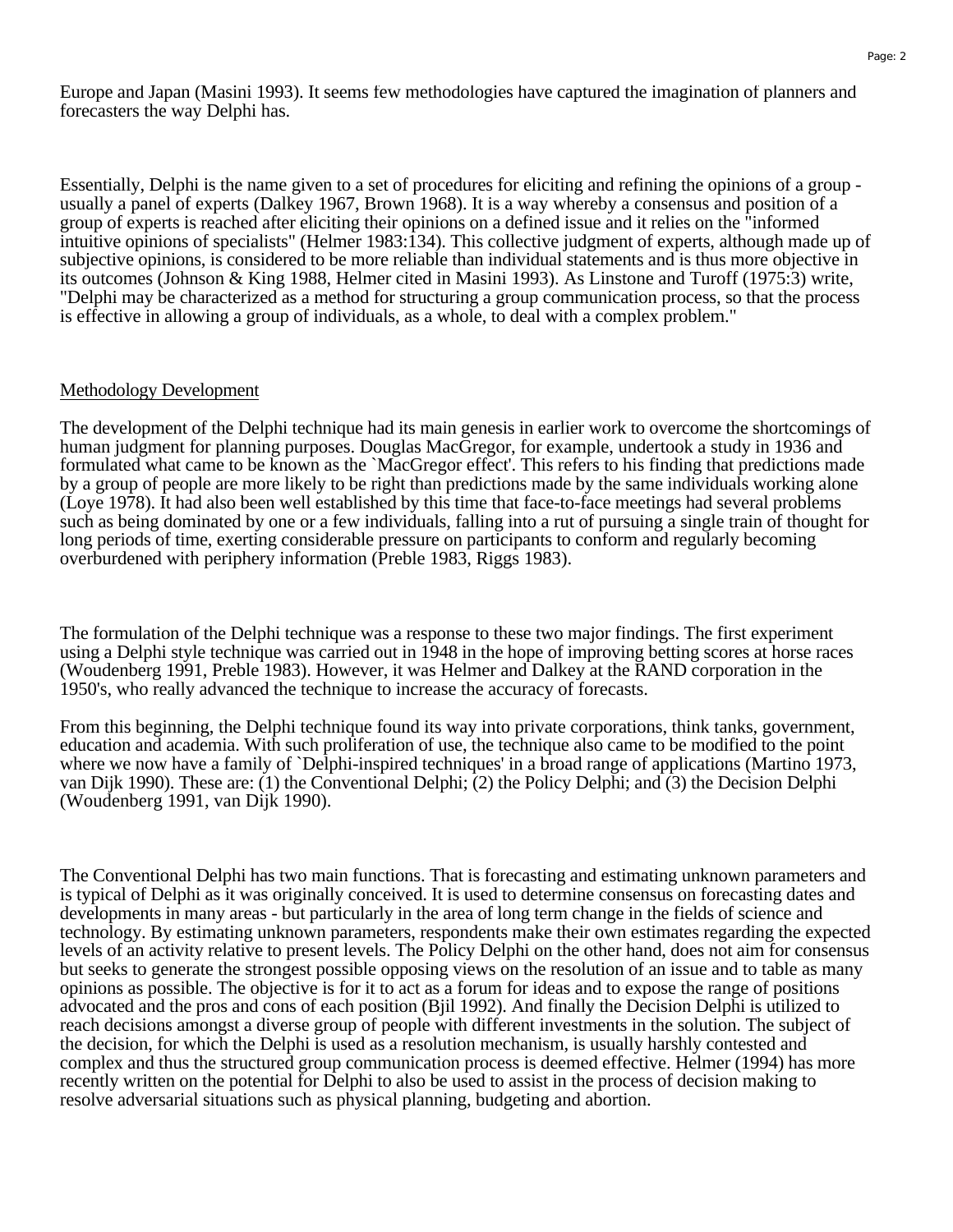#### **Description**

Although there are a range of Delphi techniques now in use and adapted for various needs, it is still possible to talk of a broad procedural outline that they follow. Firstly, the subject of the study is circulated to the participants in an unstructured manner to enable them to comment on the issues in question. This material is then synthesized by the monitoring team (one or more people co-ordinating the study) and distributed to the participants in a questionnaire format. It needs to be mentioned here also that this first round is very often circumvented by the issue being explored comprehensively by the monitoring team which gathers the information and uses it to frame the questions to the respondents. Secondly, a questionnaire is drawn up to ascertain the opinions of the experts and to try and begin to elicit points of convergence and divergence. Thirdly, the questionnaires are distributed repeatedly, each time with the information from previous questionnaires that has been interpreted and reformulated by the coordinating team. The feedback often provides textual and statistical material to participants with the groups response as well as their own and asks them to reconsider their response or if their response is radically different from the group to justify it. The aim is to repeat this process until finally a certain level of consensus or stability is reached. A final report, pulling the responses together, is then prepared by the coordinating team (Masini 1993).

Supplementing this broad outline, the many derivatives of the Delphi technique have developed different processes to suit each application. For example, some studies have interspersed the rounds with personal interviews with panel members, sometimes panel members have been bought together in a meeting format to discuss the results of the Delphi survey and to come to a final conclusion. Others use structured group conferences such the nominal group technique (NGT) and computer conferencing and communication (Amara 1975, Webler et al 1991). The number of rounds can vary from two to ten. And as mentioned above, the first round of questionnaires to the panel can be presented as an inventory or it can can be prepared by the monitoring team (researching, interviewing key people, pretesting the questionnaire etc). (Woudenberg 1991). The use of technology has also found its way into Delphi procedures enabling it to be automated and thus streamlined (Helmer 1983, Cundiff 1988, Cho, Jeong & Kim 1991).

#### **Characteristics**

The Delphi was designed to optimize the use of group opinion whilst minimizing the adverse qualities of interacting groups. As such, it has four basic features: structured questioning, iteration, controlled feedback and anonymity of responses. Structured questioning is achieved through the use of questionnaires. This keeps a clear focus on the study and enables the moderator/s to control the process and channel it into a compact product. Iteration is the process by which the questionnaire is presented over a number of rounds to enable participants to reconsider their responses. Controlled feedback is achieved by feeding back to the panel members the responses of the whole group as well as their own response for their reconsideration. This means that all the responses of the panel are taken into account. Anonymity is achieved through the questionnaires ideally giving group members the freedom to express their opinions without feeling pressured by the wider group. In many Delphi studies, statistical aggregation of the group response is also a common feature. This means that where consensus is required at the end of the process, it is taken to be the median response of the panel and the spread of the interquartile range as the degree of consensus (Rowe, Wright & Bolger 1991). Another version of gaining consensus is for the respondents to make a self appraisal as to their competence in giving their responses. The answers from those who grade their competency level high are then used as the median, rather than the group as a whole. Helmer (1983) explains the rationale for this, arguing that it has been found that these experts achieve a result closer to the actual outcome than the rest of the group.

The respondents and the coordinating team are advised to be inter-disciplinarian with at least one person on the monitoring team having a working knowledge of the issue in question. By having as diverse a panel as possible, biases are able to be minimized (Masini 1993, Webler et al 1991). Where consensus is required,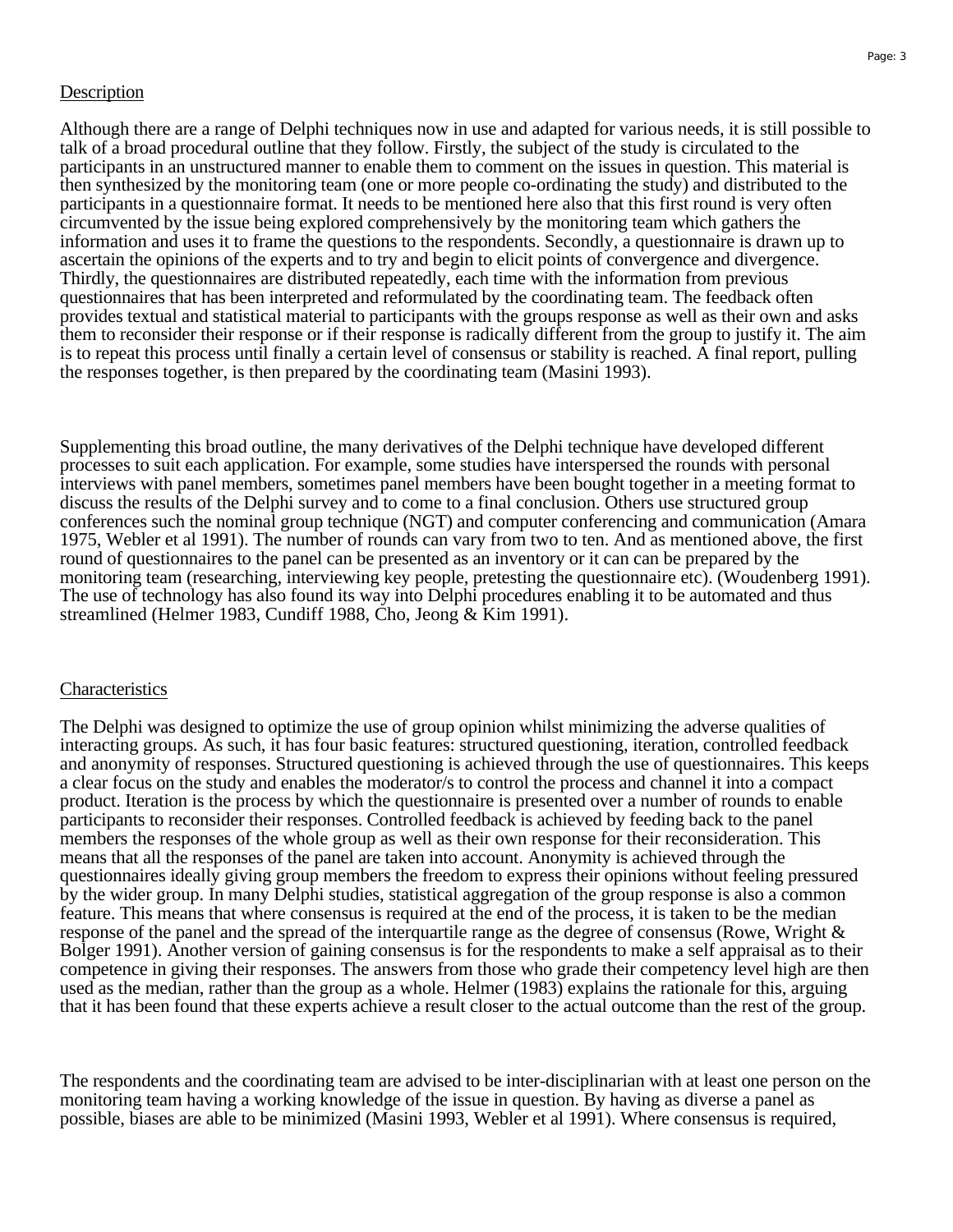questionnaires need to be designed so that answers are not too long for consensus to be impossible or too short so that the consensus is superficial (Masini 1993). The monitor, in preparing the feedback, also needs to cull superfluous information to keep the group focused.

#### Rationale

Saaty and Boone (1990) argue that there are four defensible ways of forecasting the future. One is by consensus, the second is by extrapolating on trends, the third is by historical analysis and analogy and the fourth is the systematic generation of alternative paths to the future. Delphi is considered the most prominent of the consensus methodologies (Jones 1980). Quantitative forecasting can be used when there is information about the past, when this information can be expressed as data and when there is an assumption that the future will be a continuation of the past and the present (Bijl 1992). If you don't believe this is how change occurs and data is not available - you need to turn to qualitative methods. Delphi is one of the best known qualitative methods and is one of the four opinion capturing techniques used by planners and futurists (Nelms and Porter 1985).

Another rationale for the creation and use of this technique is the speed and magnitude of change (Helmer 1983, Preble 1983). If change was not occurring at the pace it is, it would be feasible to make policy and other decisions based on an assessment of past and present failings. However, this is no longer the case and futures methodologies, such as Delphi, provide a mechanism whereby opinions and expectations of the future can be considered. Indeed, the realization that we have no formal theory about the future, necessitates us to consider tools that elicit the opinion of experts and others.

Linstone and Turoff (1975: 4) provide a comprehensive list of situations where it would be best to employ the Delphi technique. These are:

\* "The problem does not lend itself to precise analytical techniques but can benefit from subjective judgments on a collective basis.

\* The individuals needed to contribute to the examination of a broad or complex problem have no history of adequate communication and may represent diverse backgrounds with respect to experience or expertise

\* More individuals are needed than can effectively interact in a face-to-face exchange

\* Time and cost make frequent group meetings infeasible

\* The efficiency of face to face meeting can be increased by a supplemental groups communication process

\* Disagreements among individuals are so severe or politically unpalatable that the communication process must be refereed and/or anonymity assured

\* The heterogeneity for the participants must be preserved to assure validity of the results ie. avoidance of domination by quantity or by strength of personality (`bandwagon effect'). "

Similarly, Martino (1973) argues that the technique is best suited to making forecasts in fields that are poorly structured; in fields that are too new to have adequate historical data for the use of other methods; in fields where progress may be more dependent on external social and economic factors than on the technological factors intrinsic to the field; and in fields where ethical or moral considerations may weigh heavily. Using the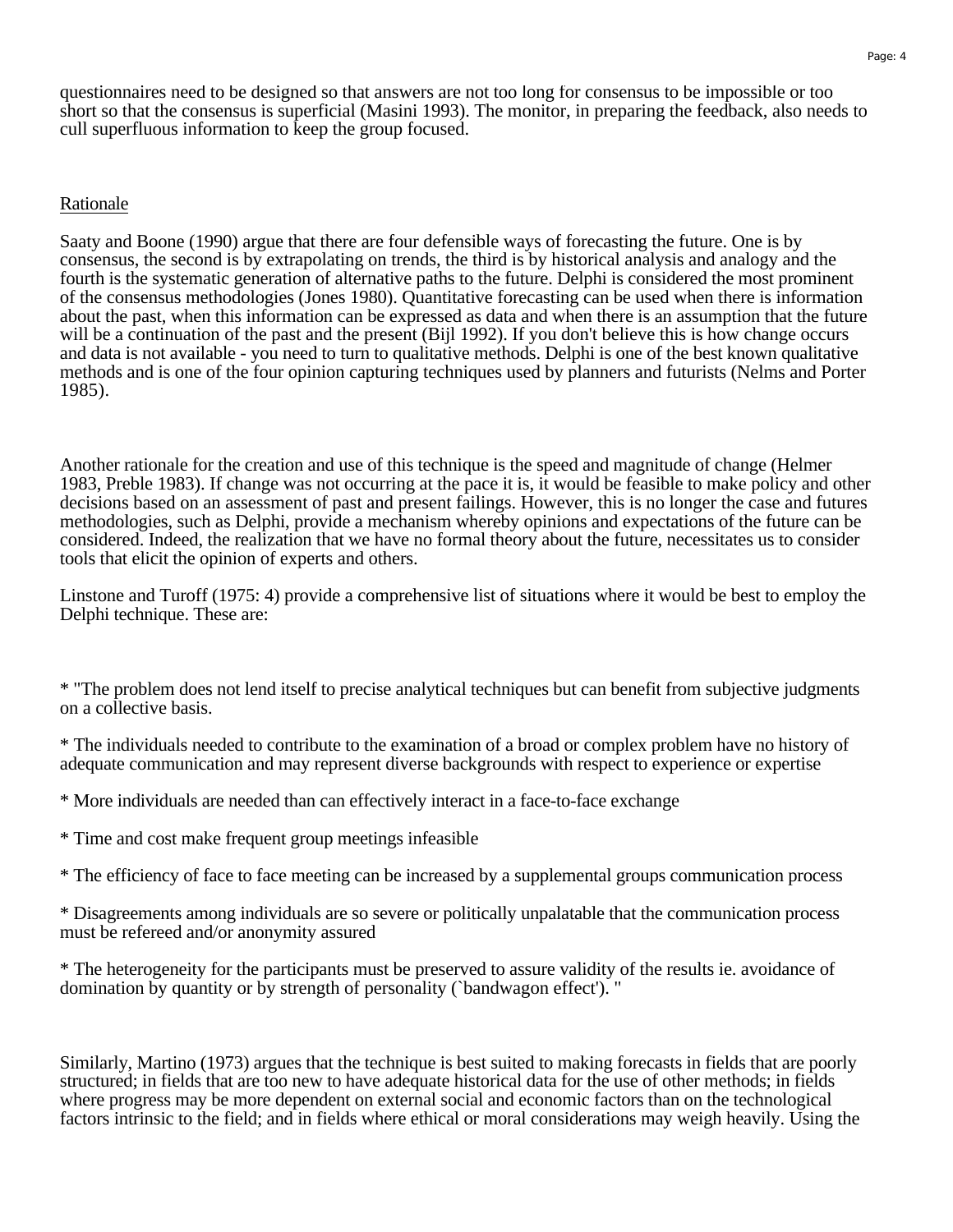Delphi to obtain data as part of environmental scanning or for information to feed into scenario planning, is also valid. Likewise in situations where obtaining the required objective data would prove highly costly, the Delphi method provides a valuable alternative (Masini 1993, Rowe, Wright & Bolger 1991).

#### Applications

Therefore, the Delphi technique, due to its flexibility, is best suited to the exploration of issues that involve a mixture of scientific evidence and social values (Webler et al 1991:256). Mohapatra, Bora and Sahu (1984:159) suggest that a Delphi study is usually directed to four broad categories of issues. These are:

- "1) Normative issues such as `goal setting'
- 2) narrative issues such as `problem statements',
- 3) predictive issues such as
- a. forecasting occurrence of new events and
- b. forecasting point values and trends of key parameters,
- 4) suggestive issues such as
- a. developing causal models and
- b. formulating new policies."

Some examples of the subject areas in which Delphi studies have been undertaken include: economic trends and societal change, (Cicarelli 1984, Masser & Foley 1987), issues in the agriculture area (Waissbluth & Gortari 1990, Mohapatra, Bora & Sahu 1984), educational developments (Kruus 1983), regulatory processes (Benaire 1988), medical developments (Smith & Johnson 1976, Adams, Plercy, Jurich & Lewis 1992), determining future issues in grievance arbitration (Adams 1980), developing family therapy models (eg. Fish & Osborn 1992), future need for affirmative action programs (Fry 1980), determining policy options (Sviden 1988, Setty, Padmanabhan & Natarajan 1987) and evaluating budget allocations (Linstone 1978). Similarly, Toffler (as cited in Rieger 1986) envisages computerized, normative Delphi-like exercises on a large scale involving many participants as a normal functioning part of societies of the future - in line with his concept of anticipatory democracy.

#### Evaluation

It is very difficult to evaluate the accuracy and reliability of a judgment method such as the Delphi, because the technique is based on determining the opinion of panel members and the findings thus become person and situation specific. Therefore, each application of the methodology will be different, preventing comparison and measurement to be carried out. The only way Woudenberg (1991) argues you can evaluate its accuracy is to compare it with other judgment methods in the same situation and many of the previous evaluations of Delphi have not done this. In addition, much of the work undertaken to evaluate the Delphi technique has been done with university students asking almanac-type questions. This raises questions about the applicability and validity of results when trying to evaluate the technique for its effectiveness in generating alternative futures (Amara 1975).

Dalkey wrote two articles in 1968 and 1969 summing up most of the negative aspects of Delphi, including the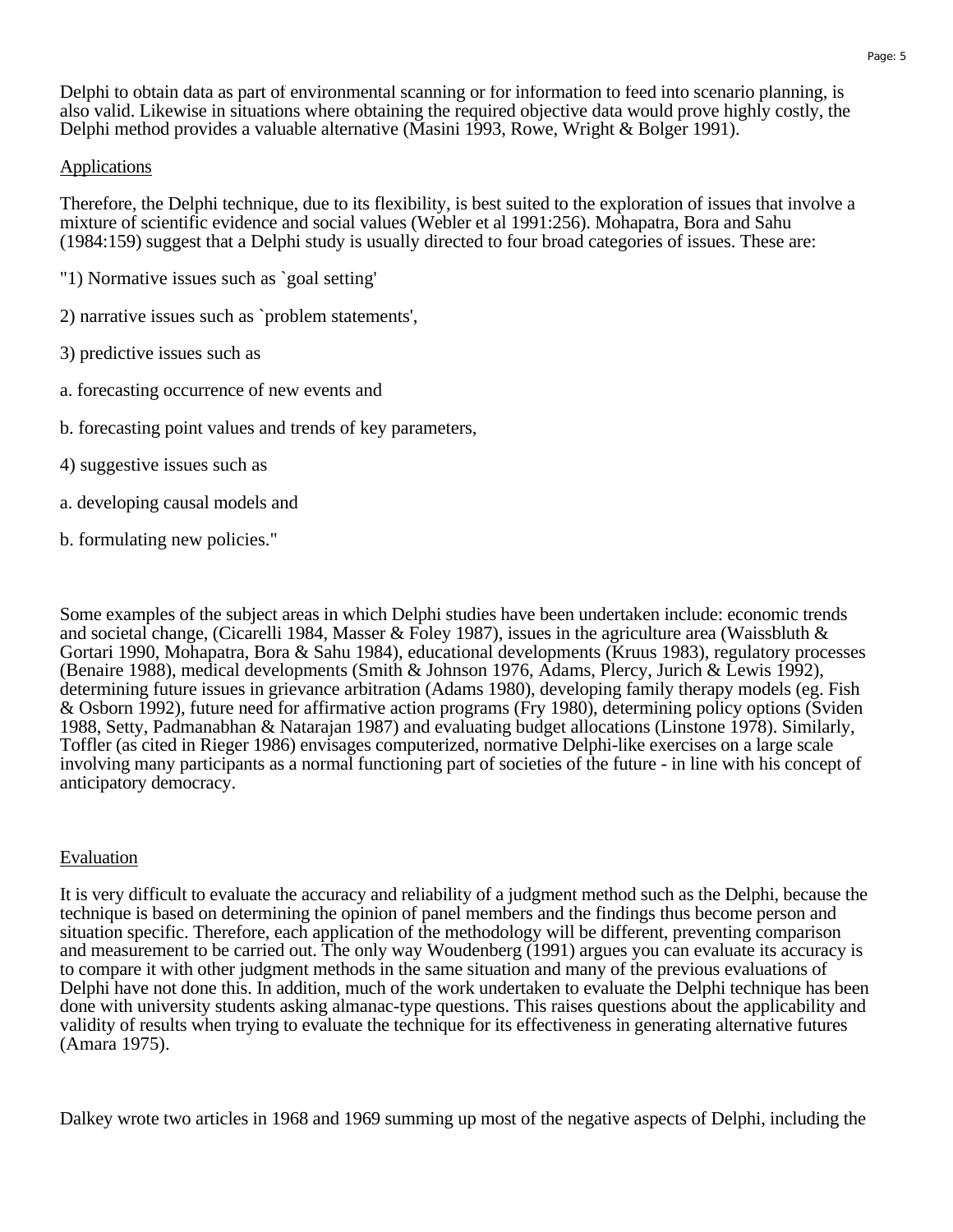strong response of the group to conform with the statistical feedback of the panel. However, it was Sackman in 1974 who provided the major critique of the Delphi attacking it on the grounds that it was unscientific and its application was highly questionable. His view was that the method lacked the necessary rigor to be taken seriously as a scientific methodology. Rieger (1986) argues that the Delphi drew this response from Sackman because the creation of the method was an attempt to move beyond the conventional research paradigm of which Sackman was a member. It has also been argued that Sackman's critique was based on studies that had used the technique sloppily, thus causing his evidence to be selective.

Linstone (1975) responded to Sackman by agreeing with Coates (as cited in Rowe, Wright and Bolger 1991) that the Delphi method must be considered as one of last resort - to deal with extremely complex problems for which there are no other models. "...one should expect very little of it compared to applicable analytical techniques. One should expect a great deal of it as a technique of last resort in laying bare some crucial issues on a subject for which a last resort technique is required...If one believes that the Delphi is of value not in the search for individual knowledge but in the search for public wisdom; not in the search for individual data but in the search for deliberative judgment, one can only conclude that Sackman missed the point"(quoted in Linstone 1975:573). Hughes (1985) concurs, arguing that the Delphi technique is more about opinion gathering than explanations of causality and thus its use is not a retreat from objectivity. Judgment and informed opinion have always played a crucial role in human enterprises and will continue to be useful so long as the structure of an investigation is made subject to some of the safeguards that are commonly used to assure objectivity in any scientific inquiry (Brown 1968).

Other criticisms that have been leveled at Delphi are:

\* it has not been shown consistently that the results this method produces are any better than those achieved through other structured judgmental techniques (Rowe, Wright & Bolger 1991);

\* a Delphi study is at the mercy of the world view and biases of the coordinating or monitor team, who choose the respondents, interpret the returned information and structure the questions. There is a great deal of debate therefore over whether this coordinating group should be chosen from within or outside the organization initiating the study and whether they should be be experienced in the subject area of the study in question (Masini 1993);

\* The way the process and questionnaire is structured can lead to a bias (like IQ tests), which assume a certain cultural background. People may give responses they think the monitoring group wants to hear, or they may not respond at all. Thus, the cultural background of respondents will impact upon the results (Linstone 1978);

\* Simmonds (1977) argues that one of the key weakness in using the Delphi technique is that certain questions do not get asked as they do not seem important when the study begins. However, once it is underway new questions cannot be added, which in turn can weaken the study considerably;

\* the process of choosing the panelists is often not considered seriously enough. Yet, it is the calibre of the panelists which determines the quality of the outcomes of the study;

\* in the process of achieving consensus, extreme points of views run the risk of being suppressed, when in fact they may provide important new information or insights; and

\* the flexibility of the technique means it can be adapted to a whole range of situations which in turn can make it vulnerable to misrepresentation and sloppy execution (Amara 1975).

Masini (1993) argues that these reasons are why developing countries have rarely used the methodology and when they have, it has been on narrow subjects. Reliance on experts in such countries, has made potential users wary of the Delphi technique.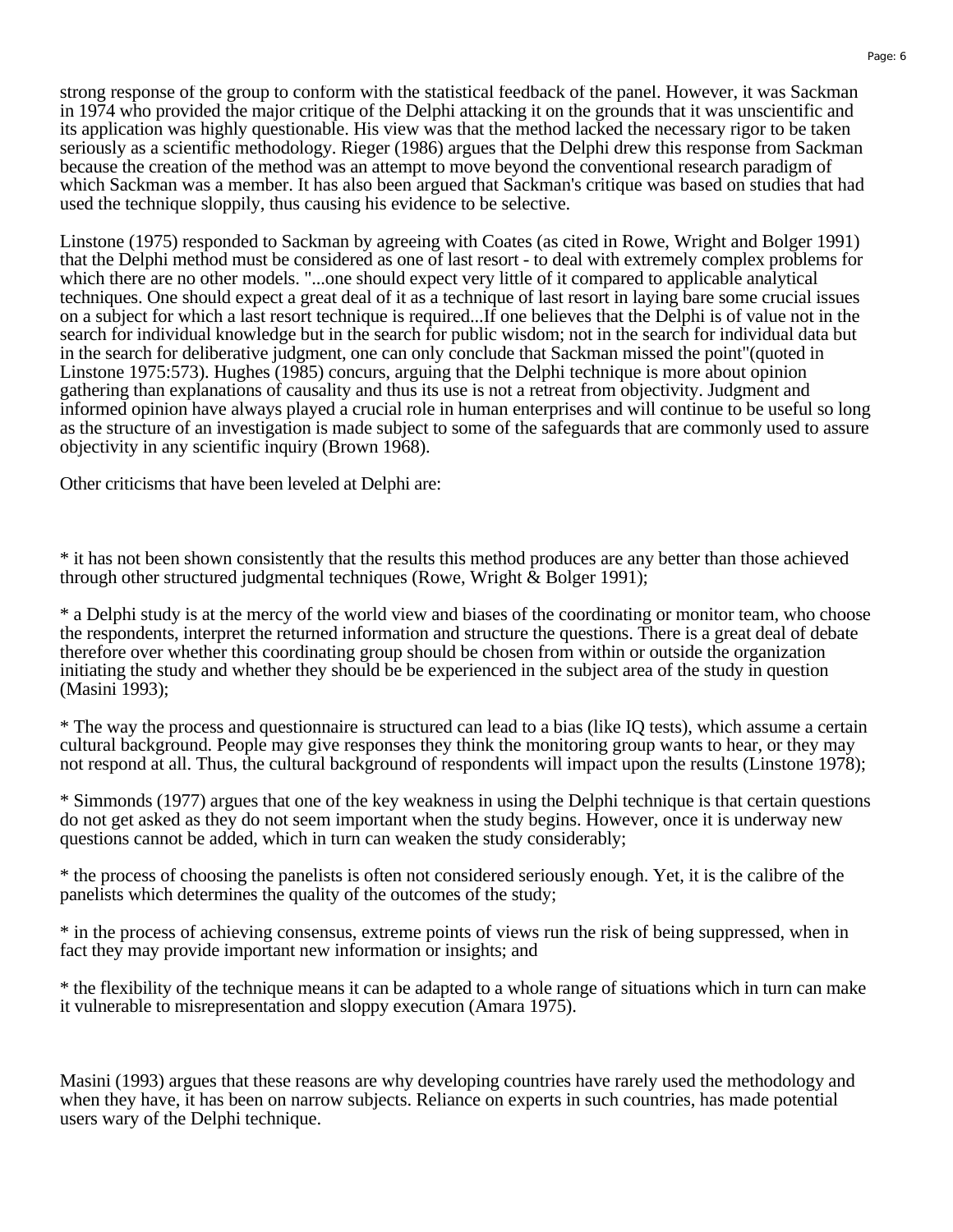"\* Imposing monitor views and preconceptions of a problem upon the respondent group by overspecifying the structure of the Delphi and not allowing for the contribution of other

perspectives related to the problem

\* Assuming that Delphi can be a surrogate for all other human communications in a given situation

\* Poor techniques of summarizing and presenting the group response and ensuring

common interpretations of the evaluation scales utilized in the exercises

\* Ignoring and not exploring disagreements, so that discouraged dissenters drop out and

an artificial consensus is generated

\* Underestimating the demanding nature of a Delphi and the fact that the respondents

should be recognized a consultants and properly compensated for their time if the

Delphi is not an integral part of their job function."

In terms of its positive contribution to futures methodologies, Ono & Wedemeyer (1994) argue that the accuracy of the technique in short range-forecasting has been proved fairly conclusively. Similarly, in their own study carried out in 1976 and evaluated in 1994, they show how the technique is also valid in long range forecasting, Ascher & Overholt (1983:259) likewise show from their own experience that Delphi studies have an excellent record of forecasting computer capability advances, nuclear energy expansion, energy demand and population growth. "They offer a very inexpensive means of achieving interdisciplinary interaction." The technique is also said to expose real agreements and disagreements among respondents as well as giving the facilitator simple and direct control over the scope of the study (Amara 1975).

The strong critique of the Delphi in the 1970's, was aimed at the conventional Delphi which focuses on forecasting and estimating unknown parameters. Other Delphi methods that have since evolved such as the Policy and Decision Delphi have drawn less attention in the way of a critique. Evaluation of these types of Delphi is scarce and it is not known whether the drawbacks of the quantitative Delphi are not also to be found in the Policy and Decision Delphi's.

#### Suggestions for improvement

The amount of time that has passed since the technique was developed and the increasing uses of the Delphi, means that we no longer use it in the same way we did in the 60's and 70's. This is to be expected, with more prolific use and continual discussion on improvements. As the Delphi was originally conceived, it has proven "...too slow, too expensive, and, most important, too blunt an instrument for most applications" (Amara 1989:43). From the previous discussion of the characteristics and drawbacks of the method, the following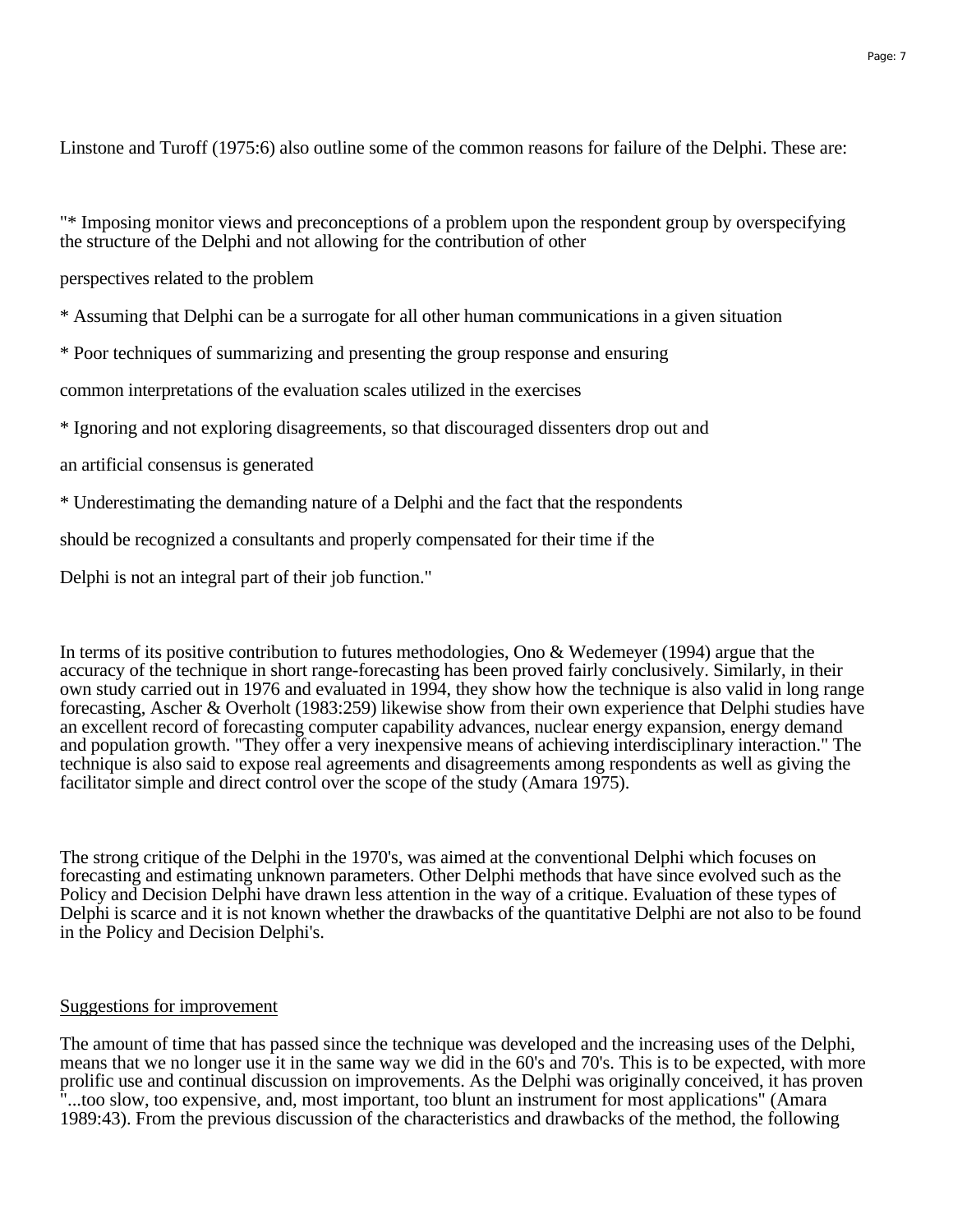suggestions are made to improve the execution of a Delphi study.

1. Considering membership of the panel is perhaps the most critical point in using the Delphi. The effective selection of the panel not only maximizes the quality of responses, but also gives the results of the study a credibility with the wider audience (Bjil 1992). Respondents should be tailored to the issue, having reasonable familiarity with the area but also coming from varied backgrounds within the subject under investigation (Rowe, Wright & Bolger 1991, Masser & Foley 1987). Scheele (1975) has suggested that when formulating the panel, three different groups need to be reflected in the membership. First, there should be the stakeholders, that is those who are or will be directly affected by the issue in question. Second, it should include those with the expert knowledge and third, there should be those who act as facilitators and have the skills to stimulate and clarify those with alternative views.

2. There are times when alternative interviewing techniques should be used in a study. For example, having a face to face meeting may provide a stimulus for discussion that could be beneficial to the study. In addition, individual interviews have been cited as the most effective way of reflecting the participants opinion. Therefore, considering a mix of interview techniques maybe beneficial, as van Dijk (1990:303) argues "...a good combination for a three round Delphi study might be: the technique that best motivates participation for an introductory round (the individual interview), the technique that supports discussion and self confidence (the group interview) for a second round, and the most anonymous individual technique (the mailed questionnaire) for a final voting or decision round".

3. The results from a Delphi study should ideally be part of a comprehensive futures planning exercise joining with other qualitative and quantitative planning methods (Masini 1993, Rieger 1986, Mohapatra, Bora & Sahu 1984, Yuxiang et al 1990). Already the cross impact analysis has become a common feature of many Delphi studies. Similarly, Day (1975:188) argues that "... Delphi forecasts should be combined with other relevant material (trend extrapolations, multi-client study results, market research data etc) in order to present a comprehensive estimate of the impact of a forthcoming decision. These combinations maybe in the form of cross-impact matrices, scenarios. market analyses etc. The use of the Delphi data with other material helps create confidence in the overall package. It is rare that the Delphi results alone can help resolve an issue when preparing a recommendation". Similarly, futurists or planners are as interested in the connections or impacts of stated developments on each other as they are in the developments themselves (Amara 1989).

4. The questionnaire used in the study should minimize ambiguities and the moderator, when editing the panelists responses for reiteration, must try and keep the intent of the respondents answer in tact and consistent between rounds. It would also be useful to keep track of how sub-groups respond to the questions so as to analyze whether there is a polarization of results based on the respondents background.

5. Close attention needs to be paid to the structure and content of the first round of questions as this will impact on the rest of the study. Ideally, the questionnaire should be pretested prior to distribution to the participants to ensure that all the questions are clearly understood (Thompson 1973).

6. Similarly, because Delphi studies often have participants from a wide variety of backgrounds, it is important that the questionnaires are expressed in a way that is widely understood (Bjil 1992). A variety of techniques can be explored to ensure this, including the use of visual concepts.

7. At least two people should act as moderator, so that when materials are edited, they can be cross checked for accuracy of interpretation. The moderating group needs to also ideally consist of one person who has familiarity with the subject area but the remainder are better being familiar with the Delphi process which can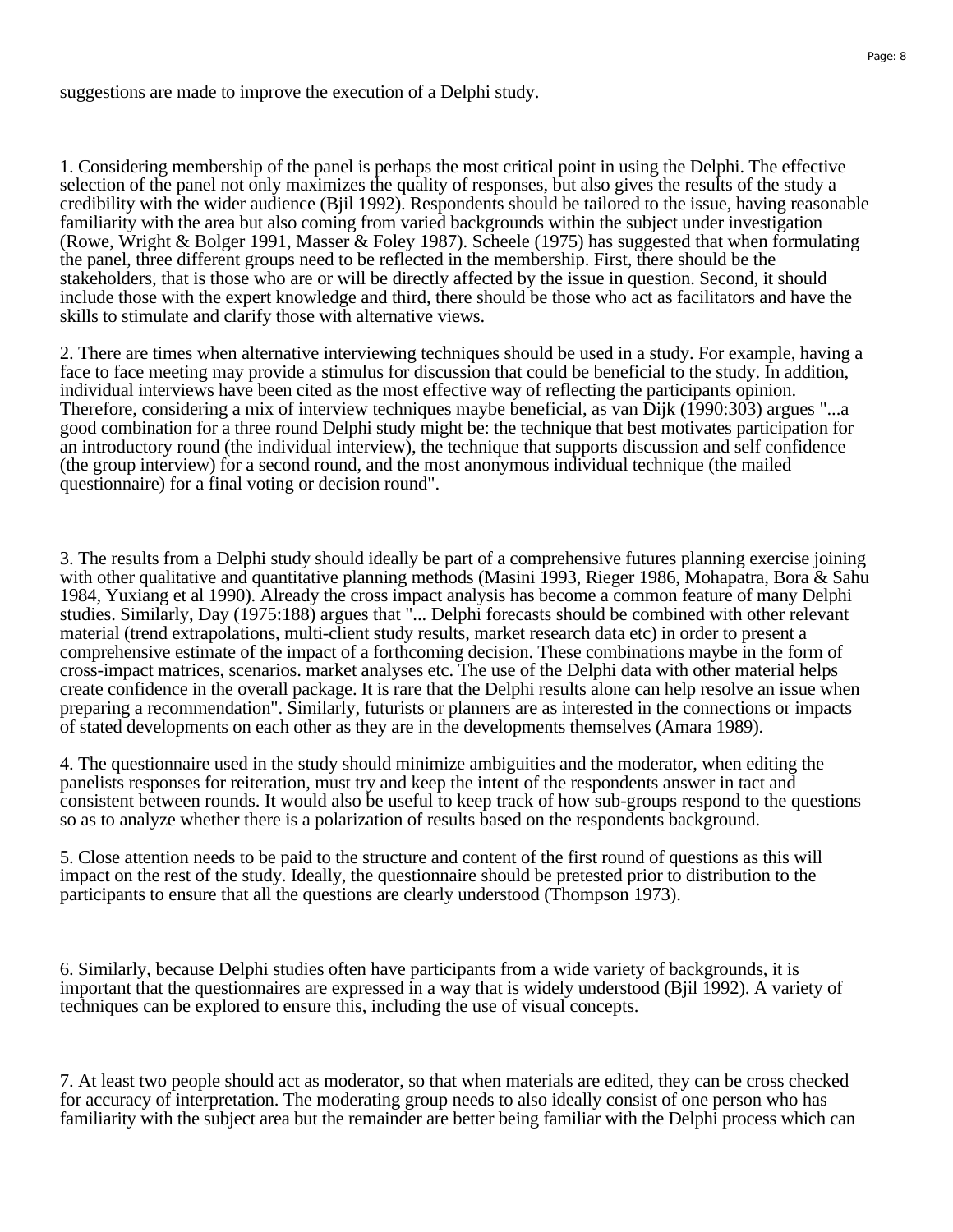give them needed experience in formulating questions and feeding back the responses. By having less people knowledgeable in the subject area, a certain amount of objectivity can also be ensured.

8. Some writers have already noted this, but it seems important that if respondents are participating in a Delphi study that is not considered part of their normal duties, they should be renumerated for their time.

9. Statements used in the questionnaires shouldn't be anymore than 20-25 words. Too many or too few words reduces consensus and weakens the quality of information obtained (Linstone and Turoff 1975). In the case of the policy Delphi, open ended questions are extremely valuable for demonstrating logical reasoning which can be especially important if scenarios are being derived from the results (Bill 1992).

10. It seems important that respondents be given a brief account of the origin of the research topic that the Delphi study is focusing on, and the investigation procedures to be used. In this way, participants will be better informed about the rationale for the study and the questions.

11. And finally, when aggregating the answers from the questionnaires for a median score, it is important that the study strives for stability rather than consensus. In this way, divergent opinions can be acknowledged and included in the findings.

#### **Environmental Scanning**

Environmental scanning is a systemic futures methodology that was developed by Aguilar in 1967 (Preble 1978, Preble et al 1988, Thomas 1980). It is often "used for management issues and usually attempts to link Futures Studies and strategic planning or management as an intermediary step or one that precedes other Futures Studies exercises". (Masini 1993:103) I agree with Marien (1991) who argues that scanning the environment is one of the fundamental tasks of futurists and futures studies.

There is some confusion over what exactly is environmental scanning. Much of the earlier literature talked about scanning with multiple phases. Consider for example, this definition"...monitoring, abstraction, analysis, synthesis and communication of environmental information" (Thomas 1980:23). However, the description of this process is more closely related to issues management or emerging issues analysis whereby after the scan is completed, analysis and communication of the issue is conducted. Environmental scanning as the name implies, and the way it will be defined for this term paper therefore, refers strictly to the process of scanning. That is the systematic review of literature and other modes of communication to determine emerging issues. It is in this context that Masini (1993) makes the point that environmental scanning is a concept rather than a technique.

Environmental scanning is a tool by which planners and others can obtain information both about the specific topic area in which they are located and their general environment. Masini (1993:102) quotes Renfro and Morrison to describe environmental scanning: "The environmental scanning system can identify important emerging issues that may constitute either obstacles or opportunities. This process helps institutions allocate their resources in a way that anticipates or responds to changes in the external environment." Masini (1993:102) herself describes the process as "an outside in one that substitutes the inside-out perspective of forecasting and planning." Originally used for economic trend purposes, it was broadened to include technological trends, and social and environmental factors in the 1970's.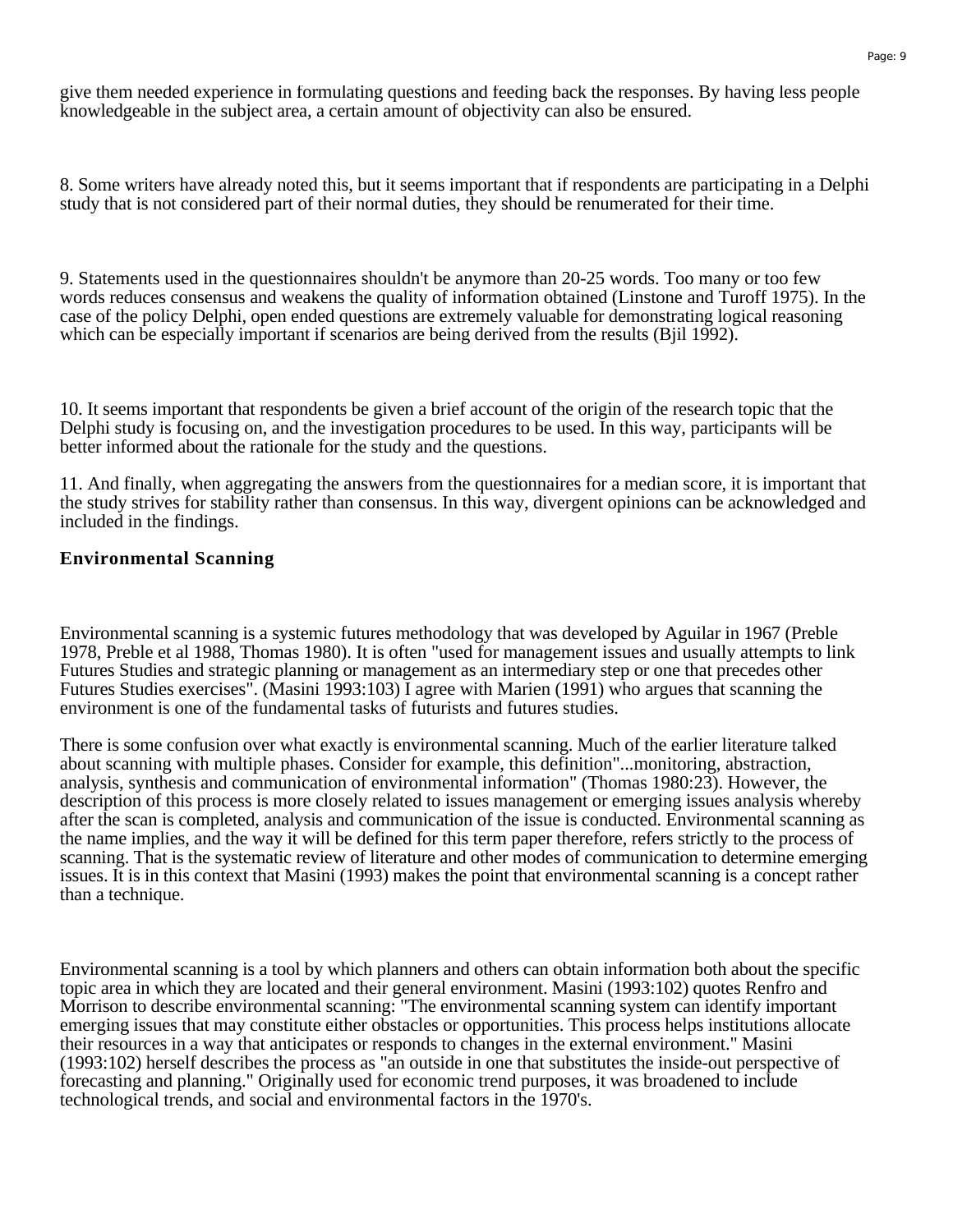The main rationale for environmental scanning is the same as for most of the futures methodologies, that is, the world and the operating environment for communities, organizations and individuals is increasingly turbulent and uncertain (Kast 1980, Witham 1991). Change is rapid and can be quite unanticipated unless a structured process is in place that scans for emerging developments. Similarly, social organizations, like living organisms are open systems exchanging information, energy and materials. The boundaries operating in the increasing complexity and interdependence of today, have become extremely permeable and caused organizations to be far more sensitive to external factors than they were previously. Thus, the external environment has become as responsible for shaping an organization as much as internal forces have(Jain 1984, Kast 1980, Terry 1977). For example, the Conference Board of New York in the early 1970's conducted research on American corporate planning practices and found that after `people' problems, the next most pressing problem was accounting for the external environment (Thomas 1980).

Terry (1977) argues that environmental scanning has three foci. The first is the immediate environment (of current and immediate concern to the organization), the second is the probable environment (not of immediate concern to the organization but likely to be in the future) and the third is the possible environment (weaker signals on the radar screen `which might turn our to be a seagull or a super tanker'). These are expressed in the diagram on the next page.

Similarly, in terms of the scanning process, the environment for an organization, or issue in question, has two aspects. The first is the societal or general environment and the second is the task or specific environment. This distinction is not static - aspects of the external environment are regularly breaking through to the task environment. For example, in the mid 1980's when Royal Dutch Shell was considering new oil exploration sites that would be required, they scanned for information about the immediate oil industry (that is, should they build a new offshore platform) and the broader general environment, which led them to developing a scenario about the collapse of the Soviet Union and possible access to its oil reserves (Schwartz 1991). For Shell, this focus on the general environment, proved to be extremely useful.

Environmental scanning can also be divided into two groups. They are passive and active scanning (Masini 1993, Renfro & Morrison 1984). Passive scanning is ongoing scanning at an almost unconscious level. No specifications are made with regard to resources or criteria for scanning and decisions made on this type of scanning activity are usually ad hoc. Active scanning on the other hand, involves a much higher level of attention with information sources being scanned specifically for their expected contents. The criteria is also different with active scanning in that specific questions are asked by the scanner such as whether this item or issue has relevance to the organization or community and whether its likely effect, justifies following it more closely.

In addition, Terry (1977) speaks of irregular, regular and continuous scanning. Irregular scanning, he says, is an ad hoc environmental study usually caused by an unanticipated occurrence and is normally a knee jerk reaction to a crisis. The focus of this type of scan is on the past and its importance is to understand the implications of the past event. Regular scanning is usually an annual review of the environment and is typically issue orientated. The focus is still on the current situation and extends only to simple extrapolations into the future of the most immediate past. And finally, continuous scanning is the ongoing monitoring of various environmental systems rather than specific events. To be effective, it needs to be organizationally structured and feed into the strategic planning process. The aim of any comprehensive and effective environmental scanning project should ideally be along this continuous model.

In terms of who oversees and carries out the environmental scan, it can be either internal or external members of the organization (or a joint committee of both). For example, in a study of corporations undertaking regular scans, Preble et al (1988) found that executives relied on internal sources (employees, reports) 61% of the time and external sources (bankers, publications, consultants) 39% of the time. The authors of the report claim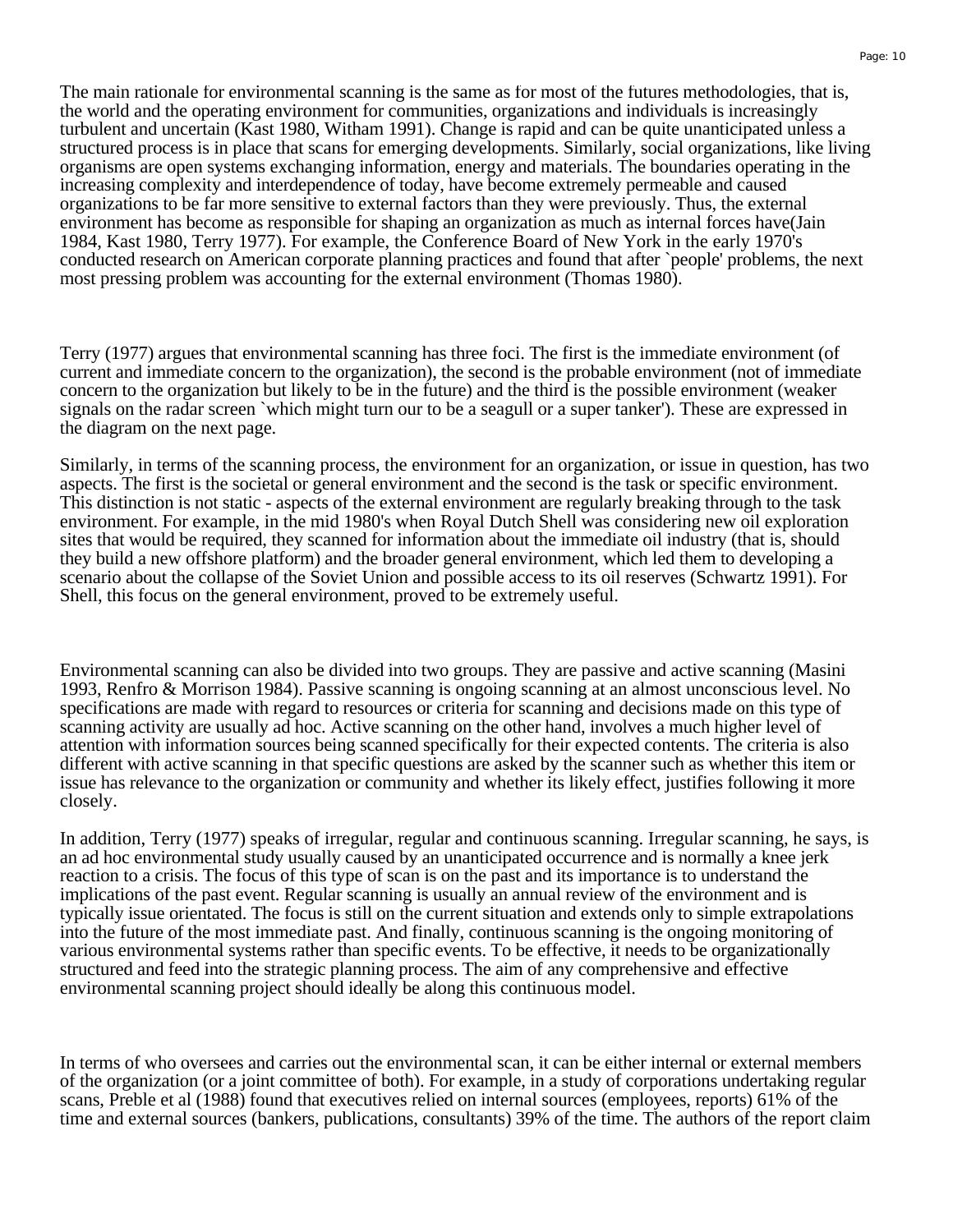that the high degree of reliance on internal sources is an acknowledgement of the institutionalization of the environmental scanning process in corporations.

If the scanning process is carried out by a group or a committee, usually one person acts as the chair and has overall responsibility for the task. An example of a team scanning process is Hawaii's Environmental Scanning project which utilizes volunteers from a number of government agencies to consider and write up significant trends from assigned periodicals for bimonthly meetings. The coordinator of the project then writes the items up in a monthly report which is distributed to private and public sector agencies (Meeker 1993).

The literature used in private sector environmental scanning, is said to focus on five knowledge areas. These are: economics, technology, politics, ecology and social/cultural factors. Economics and technology factors are considered by far the most important in terms of impacting the decisions corporations make (Fahey  $\&$ King 1977, Jain 1984, O'Connell & Zimmerman 1979, Preble 1978, Preble et al 1988). Corporations scan the subject areas looking about ten years into the future (Thomas 1980). Schwartz (1991) argues that science and technology are the most important drivers of future events and thus are primary areas to be watched, especially the new developments in physics, biotechnology, computer science, ecology, microbiology and engineering.

Several studies have explored the relationship between environmental scanning and corporate performance and all have found a positive link between environmental assessment and performance (Preble et al 1988). It has also been noted that environmental scanning has become a widely accepted part of the strategic planning process of many US firms and that the effectiveness of strategic planning in an organization depends greatly on the capacity for environmental scanning (Jain 1984).

#### **Critique**

Marien (1991:84) argues that "scanning is and always will be an imperfect activity" because it is impossible for a totally objective approach to be taken to surveying the environment. Instead, the scanner is faced with decisions about what to focus on, what material to include and is influenced by a world view that will favor some signals over others. The scanner also has to decide on whether the information is to be gained by direct observation or by mediated sources; whether we just focus on current material or whether we delve into the past; what form of material to include and what pieces within each of these forms (eg. film, videos, books, journals, reports, electronic services); whether to just focus on English sources or to include non-English ones; whether to look at fiction or non-fiction sources; which disciplines to look at (eg. the predominance of the corporate sector to focus on economics and technology); whether we pay more attention to the opportunities or the threats arising from the scan; and whether we look for trends or events (Marien 1991).

In a study undertaken with corporate executives to ascertain their experiences with environmental scans, the following problems were articulated: (O'Connell & Zimmerman 1979:18)

- "\* inability to organize for environmental scanning;
- \* difficulty in matching individual beliefs with detectable trends;
- \* delay between external developments and our interpretation;
- \* problems with finding relevance...;
- \* inhibitions concerning pessimistic discussions;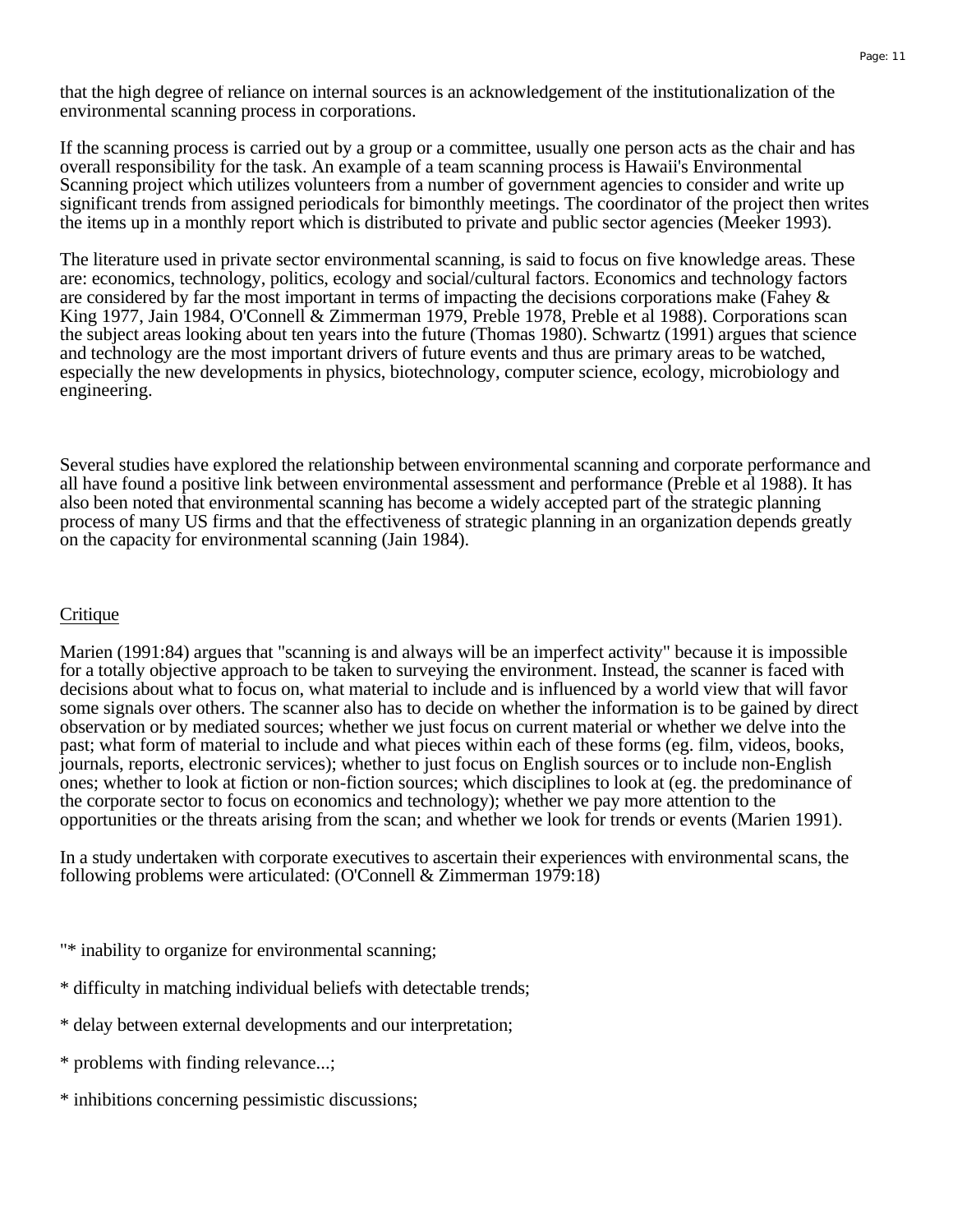- \* missed opportunities because of poor timing; and
- \* motivation of the management team to discuss the issues."

O'Connell & Zimmerman (1979:19) go on to argue that the misgivings about scanning are not so much about resources but about the way the process is managed. This has to do with human perception. "...the perceiver tends to ignore that which is mildly threatening. Time and time again we have seen executives reject or rationalize data from social, political, and ecological domains; [but} threats emanate from these three."

#### **Issues Management**

Issues management, like emerging issues analysis, builds on the work of environmental scanning and is largely the fusion of public relations and futures research. . Once the scanning mechanism is in place, there is a need to analyze the issues at hand and to implement a plan to address them. Once again the confusion over definition reigns. For example, Stroup (1988:24) argues that "environmental scanning is a new evolution of an old discipline. Originally called issue identification it was introduced by Howard Chase in his 1976 publication, *Corporate Public Issue"* . However, reading the issues management literature, it is Chase and his book in 1976 who is credited as the designer of issues management and not environmental scanning (Ewing 1986).

Issues management grew out of the recognition by corporations and other institutions that they need to take account of and participate in, when appropriate, the public policy process. Renfro (1993:29) argues that a new situation is upon the corporate sector in which the public are playing an increasingly important role in the direction of organizations. "Leaders of organizations simply found that outside participants were having as much impact on the future of their organizations as they were, or more. By the late 1970's, CEO's reported they were spending an average of 50 percent of their time on external issues. By one estimate, this had grown to 70 percent by the mid 1980's."

The focus with this methodology is definitely on the near term and with reasonably established issues. For example, Renfro (1993) defines an issue as a specific question or matter that is already in dispute. An issue must have possible resolutions and "a decision point must be of some relative proximity to the dispute" (Renfro 1993:14). In addition, we can see the focus on the near term when Ewing (1979:15) argues "...issues management is confined to emerging issues whose definition and contending positions are evolving in the public arena and legislation or regulation is likely in a moving time frame of 18 to 36 months out."

In terms of a definition therefore, Chase, who was the chairman of the Issues Management Association (founded in 1982), offered the following descriptor which is widely used in describing this methodology. "Issues management is the capacity to understand, mobilize, coordinate, and direct all strategic and policy planning functions, and all public affairs/public relations skills, toward achievement of one objective: meaningful participation in creation of public policy that affects personal and institutional destiny"(as quoted in Heath & Nelson 1986:20). To indicate the popularity this methodology has experienced, a 1982 survey of the Fortune 500 companies showed that 91% had established issues management programs (Heath & Nelson 1986).

The characteristics of the the model are broken up into three concurrent activities and six components. The concurrent activities include foresight, policy development and advocacy. The six components are: 1)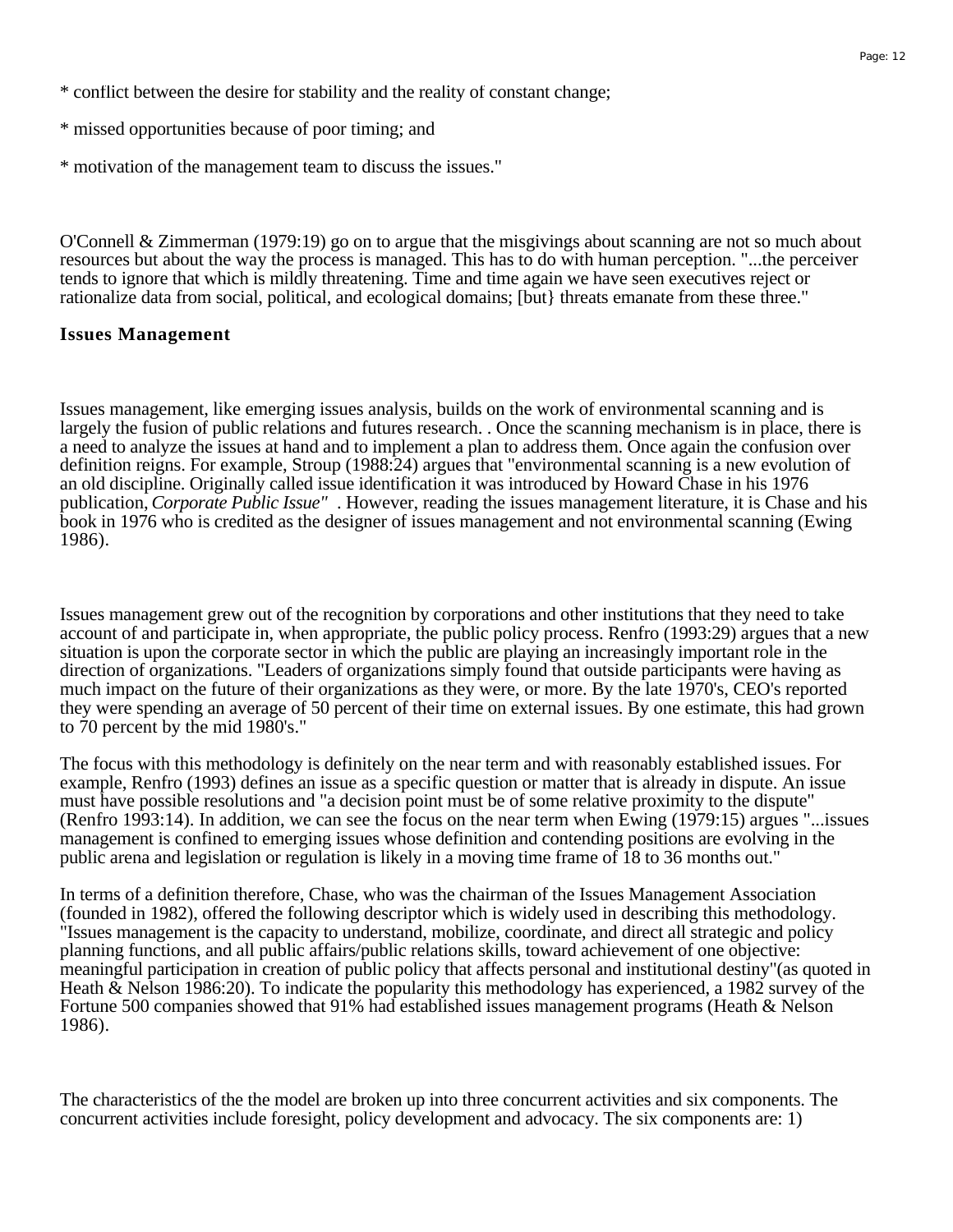monitoring of the public policy arena to determine likely issues to impact upon the organization; 2) determining which of these identified issues are most important; 3) evaluating these issues for their operational and financial impact on the organization; 4) establishing an organizational position on the issues; 5) formulating the organizations's response; 6) implementing the response. (Heath & Nelson 1986). "All this information is generated for a purpose - to identify strategies and actions to implement before an issue develops into a crisis" (Renfro 1993:68). The following diagram outlines this process.

#### **Critique**

Many have argued that there is nothing innovative in issues management that it is in fact what public relations and public affairs branches of organizations have always been doing (Heath & Nelson 1986). In addition, the focus on more immediate issues raises the question whether in fact such a methodology is sufficiently future orientated. Linstone (1987) claims there is still considerable uncertainty about the whole process of issues management. For example, he cites a fuzziness of the issues, a lack of clear understanding of the possible implications of the issues or what the range of responses might be and uncertainty about how the organization can or will respond.

#### **Emerging Issues Analysis**

Following the same notion of issues management, emerging issues analysis (EIA) tries to also determine likely issues that are going to develop and require a community or policy response in the future. The major difference between the two is the focus on the stage of development of the issue - or in EIA terms, the point on the S curve. Whereas issues management scans the environment for issues likely to require a legislative response in 18-36 months, EIA aims to identify issues much earlier in the gestation period. For example, Molitor (1977:6) writes that with EIA, "The time-span for a social problem - from first appearance in visionary and artistic literature, to pickup by the mass media, to documentation in academic and historical journals - is anywhere from 35-85 years."

It was through EIA that the concept of issues developing along an S curve pattern was mapped (see Appendix A). The curve is portrayed on a graph with the time dimension along the horizontal axis and the number of events along the perpendicular axis. The S curve starts at the very bottom left hand side with issues that are barely discernible and moves up through the emergence and development of the issue and on to its resolution and subsequent interest decline.

Molitor (1993) has done considerable work on developing his form of EIA in the public policy area. He has developed a model that shows how public policy issues progress, which is broken into three stages of development (Molitor 1993). These are:

1) The Framing of the Issues: In this stage ideas are generated by experts or innovators and appear as unique and odd bits of insight in alternative communication spaces including the fringe media. These ideas lead to a practical manifestation in the form of innovation which creates certain events and their possible social impacts turn the innovation into an issue.

2) The Advancement of the Issues: Change agents such as victims, crusaders, think tanks, academia, advocates and the like elaborate on the commentary of the issue that in turn gets picked up by the more mainstream media. Groups then form to address the issue that shapes the public discussion and mood and precipitates a ground swell move for change. This is the point of no return for the issue and implementation of a solution is said to be not far behind.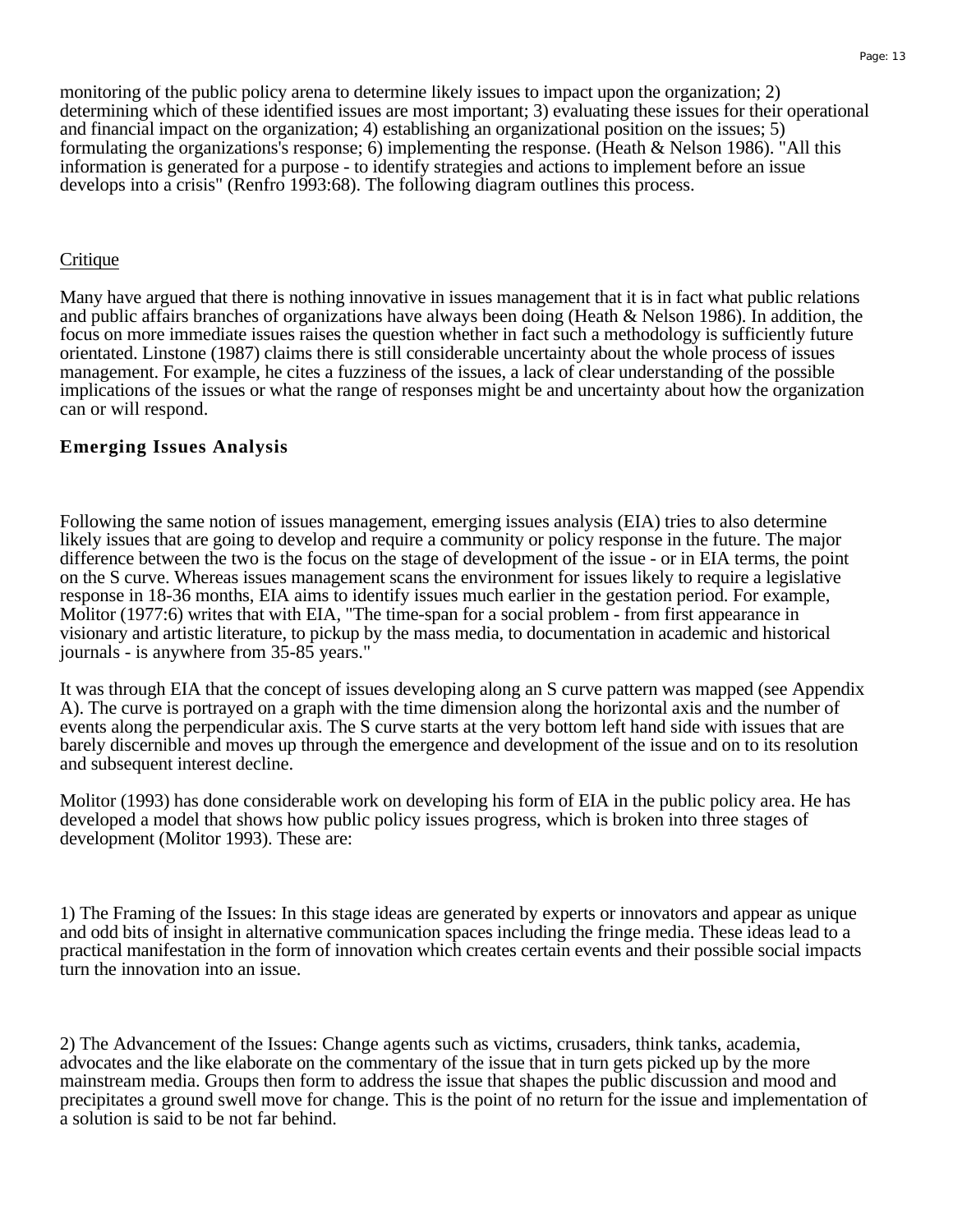3) Resolving the Issues: The resolution of an issue is now considered imminent and can take a variety of forms. They range from informal settlements (and this is where issues management is said to be of assistance), to litigation, to voluntary accommodation to quasi government settlements to a legislative response and then to implementation and enforcement. By the time the issue is resolved, the public has reached saturation point and therefore interest wanes.

It is argued that any public policy issue culminating in public action, especially in legislation, can be plotted on this S curve. The importance of this is that a reasonably reliable forecasting tool exists to enable organizations to anticipate future public policy issues and possible responses (Molitor 1993). This is certainly one of the main reasons for issues management gaining popularity in corporations. However, unlike issues management, EIA sets out to monitor and detect likely emerging issues as early on in their gestation as possible. Thus, we can see that exceptional environmental scanning techniques and applications are necessary in the process of carrying out emerging issues analysis . In doing the scanning, the emerging issue must also be judged to have the potential to develop a constituency - otherwise it cannot be regarded as an issue. Therefore, one of the tests to ascertain whether an issue is likely to develop, is to test it against the likelihood of a constituency forming.

If we are to focus on the very left hand corner of the graph, or the bottom of the S curve (the `framing of the issue' section of Molitor's process of public policy change) we are able to ascertain useful indicators for investigating and monitoring emerging issues. As Molitor (1977, 1994) demonstrates:

Leading Ideas - these start as unstructured, random thoughts that are nurtured and slowly turn into ideas. Concepts and hypothesis are also developed and preliminary testing is conducted. Usually at this stage there is a period of disbelief and orthodox rejection by most people aware of it (supporting Dator's hypothesis that the more improbable an idea sounds, the more likely it will develop into an issue). Slowly, with more testing, hard evidence begins to emerge which in turn challenges the status quo and eventually leads to integration into mainstream society.

Leading Events - in the beginning there are isolated events that seem bizarre, unique, unusual and deviant, that have correspondingly new, far out experiments. None of this is noteworthy on a casual glance. But slowly the events cluster until a "data wall" occurs that describes an issue so problematic, that the need for action is realized. The key tracking point for events is the "data wall" which accumulates to a"critical mass" at which point the issue takes off and change from it is virtually unstoppable. Molitor (1994) argues that it is the amassing of events which really discerns a trend.

Leading Authorities/Advocates - innovative and leading experts articulate the issue in terms of the challenge it proposes, which is often taken up by victims who form an emotional symbol of the need for change. Others then become involved such as crusaders, academia, think tanks, forecasters and the like. "Usually less than 12 innate innovators can be pinpointed on any issue; by monitoring these early vanguards whose ideas ultimately are diffused widely, early indications of change can be forecast" (Molitor 1993:E-11).

Leading Literature - the issue usually first emerges in art or related works such as science fiction. It then moves into the fringe media and in the unpublished notes of a few speakers. Following the S curve, it begins to appear in more technical journals and statistical documents and then slowly the issue moves out into abstracting journals and into the more intellectual magazines and journals. From here, the issue moves further into the mainstream media such as books, culminating in newspapers, TV news and current affairs programs.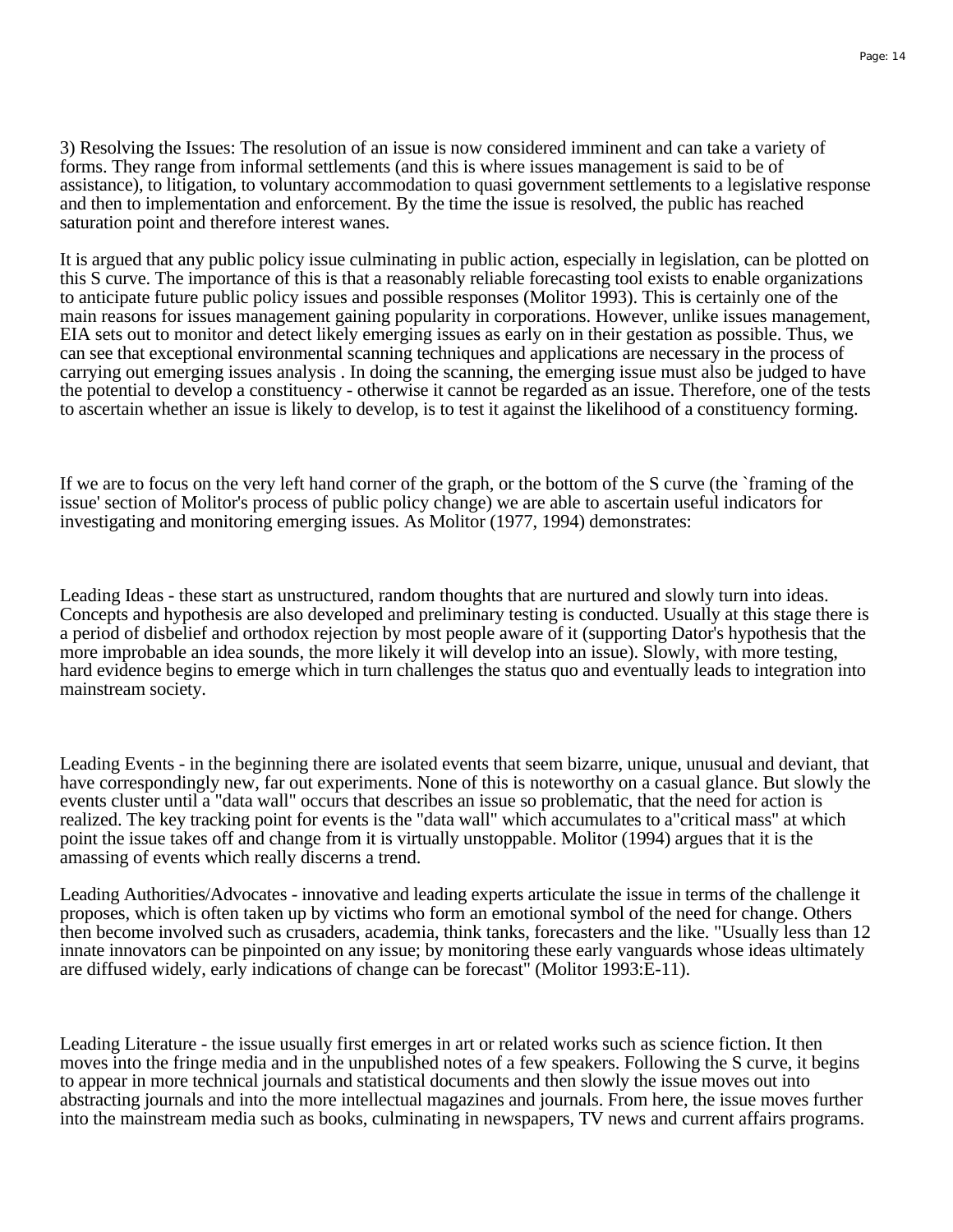The key tracking point here is to watch the issue and if it broadly follows this literature progression, it is most likely that the issue will indeed develop.

Leading Organizations - the initial stage of the idea or issue is not organized but is characterized more by individual loners and informal groups. There are some amateur advocates who begin to precipitate interest in the issue, facilitating the development of more organized groups to advance the issue. Slowly, more professional advocates become involved and the cause becomes institutionalized. The key tracking point is the "growth of institutional backing for a cause - whether measured by number of organizations, person's involved or resources committed - follows exponential increases which tend to force serious consideration of the issue by public policy makers" (Molitor 1993:E16).

Leading Political Jurisdictions - issues can be dealt with in other countries that then raise the issue in home countries and provide a model of resolution. Such leading countries include Sweden, Denmark, Germany followed by the US and Canada. Similarly, in state and local jurisdictions there are leaders who are usually signified by being highly urban, densely populated, super affluent, highly educated, youthful and progressive. The key tracking point then is to watch these innovators in the type of issues they deal with and the policies they implement.

Economic Activity of Society - industrialized countries have moved through different production stages such as the agricultural stage, the industrial phase, the services economy and now the knowledge/information/education base society, which in turn determines the perception of important issues. Each type of production, causes different excesses and shapes people's views towards these. Thus, by paying close attention to the mode of production in a society and the subsequent employment patterns, you can develop a context in which to ascertain the likely rise of issues.

What this discussion of leading factors for EIA demonstrates, is the importance of scanning and paying attention to the fringes. New knowledge develops at the fringes, as Schwartz (1991:73) writes: "People and organizations often organize knowledge concentrically, with the most cherished, vital beliefs at the projected center. At the outer edge are the ideas which the majority rejects. A little closer to the center are the fringes areas not yet legitimized but not utterly rejected by the center either. Innovation is the center's weakness. The structure, the power and the institutional inertia all tend to inhibit innovative thinkers and drive them to the fringes. At the social and intellectual fringes, thinkers are freer to let their imaginations roam, but are still constrained by a sense of current reality. The great innovators start at the fringes: Albert Einstein...Ho Chi Minh...the two "Steves" who founded Apple Computer...To see the direction that future Einsteins, Hos Jobses and Wozniaks might take fifteen years from now, you must pursue the fringes today". Recognizing the importance of the fringe, a list of written resources for EIA has been compiled in class and is included as Appendix B.

What other mechanisms exist to let us know whether an emerging development is going to develop into an issue? Schwartz (1991) in his book `The Art of the Long View' suggests a few mechanisms. Firstly, he argues you should seek out those facts and perceptions which challenge your assumptions about an interest area. Through this process you need to look for disconfirming evidence and to actively seek out information which challenges the conventional wisdom. It then needs to be followed to see whether it resonates with other findings. Secondly, he suggests, try standing in several people's shoes to see an issue from their perspective and to understand what information they would be on the look out for and how they might interpret the information you have come across. Thirdly, it is far better to educate yourself through scanning for emerging issues than keeping an elaborate filing system on developments. "...I concentrate on educating myself; on passing information through my mind so it affects my outlook; on tuning my attention as if it were an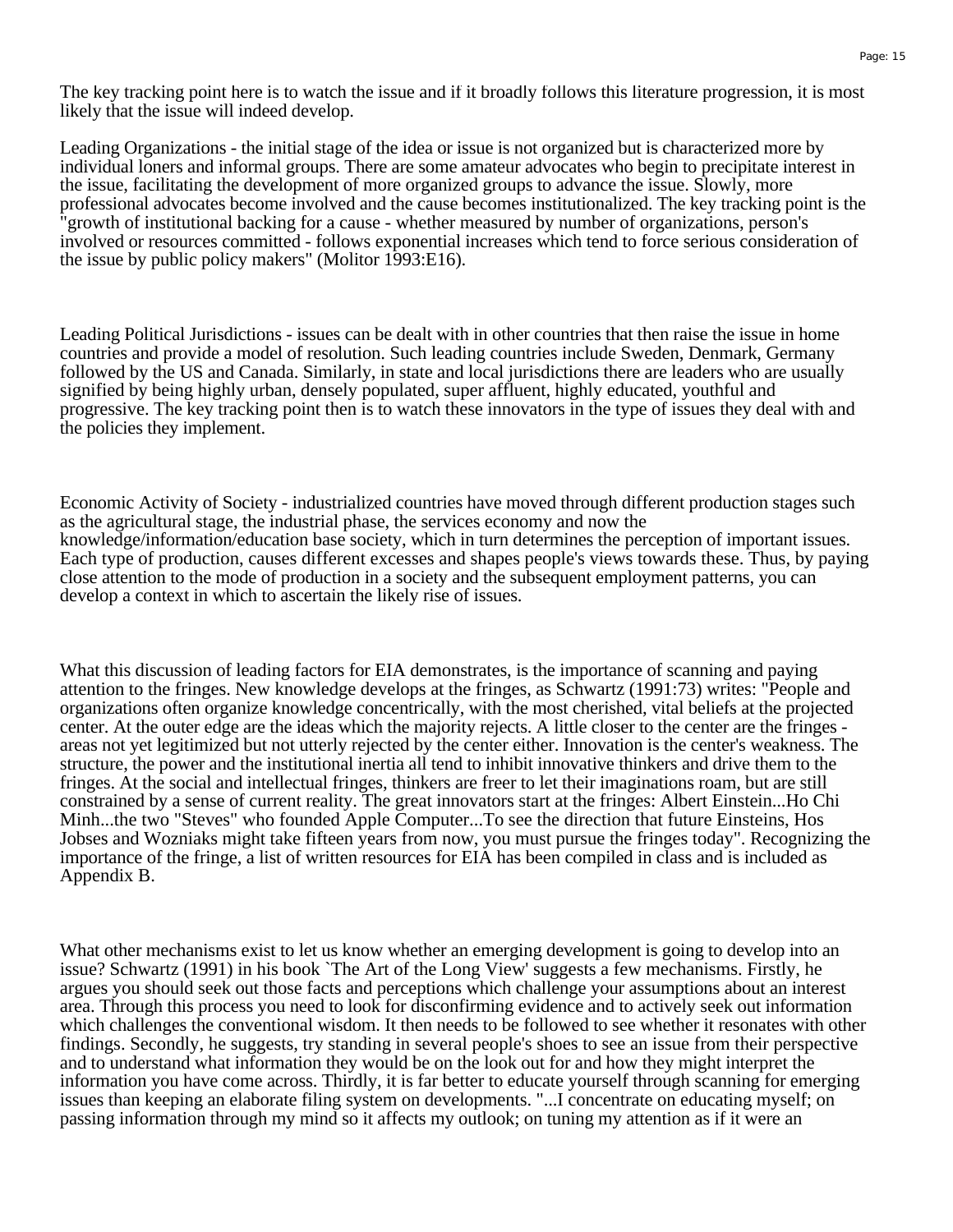instrument...Don't worry about your files; worry about your perceptions" (Schwartz 1991:66). Fourth, he says it is important to pay particular attention to new technologies that could change lives and spur businesses such as the growth hormone, virtual reality and nanotechnology. Fifth, develop a data bank of credible sources. Over time, he has cultivated key insightful people that help him gain fresh insights into developments. Sixth, talk to people about your perceptions, what you are scanning and watching and sound them out about an issue's likely emergence. Seventh, the more you investigate the fringes, the more you will develop a sense about which people are intellectual pathfinders and which are crackpots. Schwartz (1991) suggests that the pathfinders are sometimes recognized by their energy and humor. And finally, when you are scanning the fringes, don't let your preconceived notions keep you from looking at all information.

#### **Critique**

The main criticism leveled at EIA, is the difficulty at discerning which issues are likely to develop, especially as we are dealing with long lead times. It can take a lot of time to follow an issue to see whether it is going to develop and then there are still no guarantees. For example, Schwartz (1991) spoke of how he had followed the UFO sightings and groups to see whether they were going to provide some illumination of issues, but in the end they didn't. In addition, it not only takes time to monitor the issues, but it also takes skill and a thorough approach to the scanning process so that you can track the development of an emerging issue. Finally, what is also experienced is the difficulty of separating relevant information from the irrelevant and having some knowledge about what causes certain issues to emerge over others.

The other important factor with EIA, is to make sure that once an emerging issue is identified, it is fed into an effective strategic planning process. Jain (1984) cites the Trend Analysis Program (TAP) of the American Council of Life Insurance which uses a large group of executives to regularly monitor, abstract and circulate a wide range of publications determining patterns of change in society. However, because the strategic planning process in many of these companies who received the information had not yet been formalized, the outcomes of the scan had no context in which to be used (Fahey  $\&$  King 1977, Witham 1991).

Suggestions for improvement for these three related methods

The following suggestions are made for these three related methodologies:

1. It is beneficial if the scanning team is as multi-disciplinary as possible. This will enable a variety of perspectives to filter the material and through discussion, a synthesis on the emerging issue can be developed.

2. As in the case of most planning exercises and futures studies or research, it is best if top management is involved and committed to the project (Jain 1984, O'Connell & Zimmerman 1979).

3. A concerted effort needs to be made to broaden the concept of scanning and emerging issues analysis, so that it becomes a more commonplace exercise for individuals, communities and organizations. Once scanning is practiced in a broader way, the susceptibility to bias can be minimized (Marien 1991).

4. In implementing any of the three methodologies, it appears that it is best for an organization to learn from others but to develop and structure a process that is unique to the organization and meets its specific needs. This was borne out in a study undertaken by Jain (1984) who found that scanning improves with time and a project cannot be transplanted or copied from one organization to another.

5. As a way of increasing the coverage of materials for a scan and to minimize the bias inherent in the process,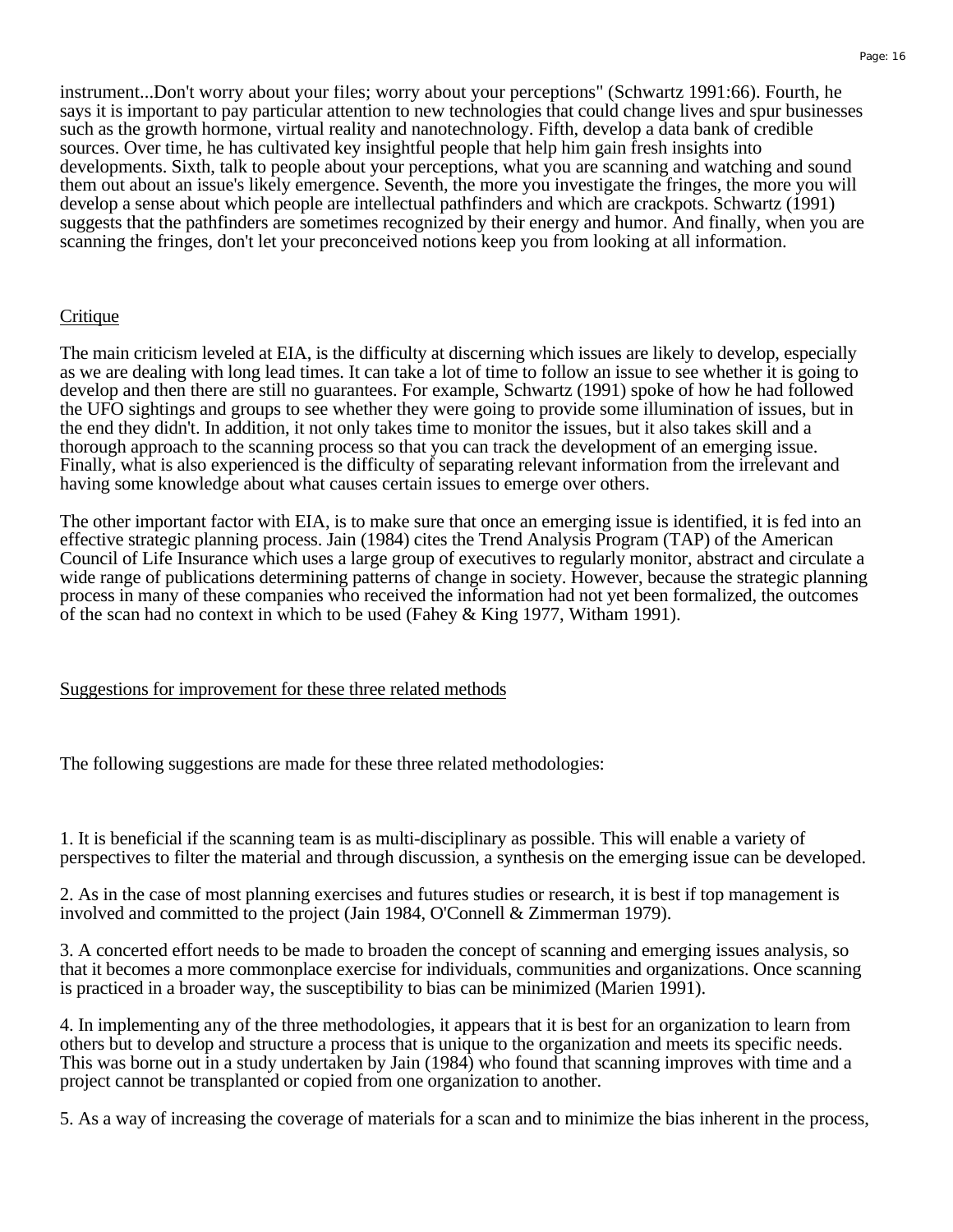an arrangement could be made with another organization to exchange their written reports each month. In this way, the information from each organization could be compared and maybe new findings would emerge even from the same data.

6. I think it is important that sources and values be clearly stated in the scanning or emerging issues analysis process. As we have already seen, this process is inherently biased. There seems no other way to acknowledge this, than to be up front about the components of the process.

7. And finally, I would reiterate many of the suggestions that Schwartz (1991) has made. Especially, the idea of seeking disconfirming evidence; trying to see an issue from a number of different people's perspectives; letting yourself be `educated' by the process so that it challenges your perceptions; paying attention to new technologies; and finally developing a key group of insightful people to sound your perceptions out with.

#### **Summary and Comparison**

As we have seen, the Delphi technique is mostly used to elicit the opinions of experts to determine the timing and possible occurrence of future events. It is a method that is best used where there is little past data available applicable to extrapolate from, and where social, economic, ethical and moral considerations are preeminent. The obvious fact that we have no formal theory about the future, necessitates us to consider tools such as the Delphi technique to assist in planning for the future. And judgment and informed opinion have always played a crucial role in human enterprises and will continue to be useful so long as they are made subject to established methodological safeguards.

Environmental scanning is the concept of surveying the immediate task environment and the general external environment of an organization, community or individual. It involves ongoing structured monitoring of various environmental systems to determine likely issues that could impact upon the scanner. The outcomes of the environmental scan can then be made subject to the analytical processes as outlined in issues management and EIA . As already noted, issues management is more concerned with immediate problems whilst EIA is focused on discerning issues as early in their gestation, or as low on the S curve as possible. EIA is a far more proactive method from a futurists perspective and combined with environmental scanning could play a significant role in the issue identification stage of issues management. Issues management, on the other hand, has considerable strength in identifying a good strategic response model to the issues raised. Combined, the three methods provide a comprehensive model for discerning emerging issues and strategically planning a response to them.

Although, the Delphi technique is successful in gaining a consensus from a group to ascertain a certain value, it is weaker on allowing maverick, independent voices to be heard. As the nature of the technique is to determine group stability and a median value, individual voices can get drowned out. In this regard, EIA provides a more insightful look at individuals in the vanguard, who conventionality has not yet acknowledged. As we have discussed, it is exactly these exceptional individuals at the fringes who are likely to be the ones perceiving or developing those issues we are most interested in. As such, EIA provides a methodology that is more sensitive to the maverick's and thus more future orientated. EIA and scanning have always captured my imagination because I have found them to be powerful ways of understanding changes in society that are not yet totally clear, but can be sensed, and if they can't be sensed, they still offer a fascinating perspective. This is what first interested me in futures studies and continues to be important to me, especially in terms of the comment made by Dator in one of our 672 classes, that this skill and the knowledge and information it generates, is perhaps the most important added value component a futurist can contribute to future orientated planning exercises.

So how do the Delphi technique and the related methodologies of EIA relate to each other? Masini (1993) provides the best answer to this when she describes environmental scanning as an outside in methodology, as compared to the inside-out perspective of forecasting techniques, such as the Delphi. Thus, the scan gathers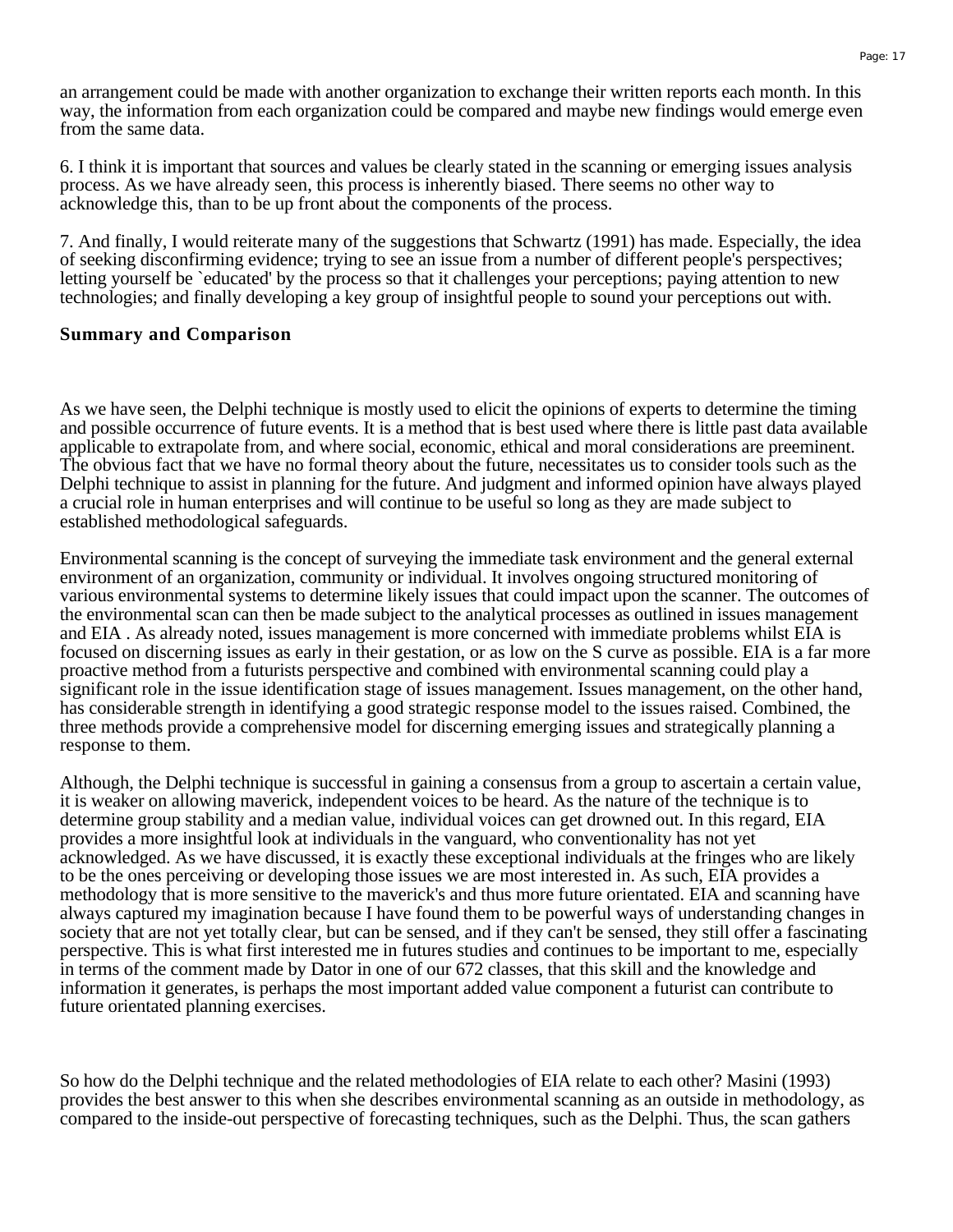information on the external environment to see how it impacts upon the subject in question. The Delphi technique on the other hand looks from the subject out and tries to articulate that knowledge for the external environment. But the distinction is not always so clear, because the results of a Delphi study can become part of the external environment that is then subject to scanning, issues management and EIA analysis. So, whilst there are basic differences, all of the methodologies we have spoken about can be inter- related.

Amara (1989:43), when speaking of the Institute for the Future (IF) planning techniques, has made this point clear by stating that the Institute is becoming far more eclectic in using tools to ascertain opinions. "Indeed, some of the most exciting methodological developments in forecasting may increasingly emerge from the marriage of tools that have previously been used separately." We have begun to see this happen more and more. In much of the literature related to issues management and environmental scanning, the results of a Delphi technique were often cited as a scanning source. Indeed, some organizations undertook specific Delphi studies on a certain subject area, as a specific environmental scanning tool. Similarly, the outcomes of Delphi studies are often subject to cross impact matrices to develop a more integrated picture of forecasted developments. Results derived from Delphi and EIA related methods are also often used as core information in the creation of scenarios. So it is evident, that the range of futures methodologies are likely to be used in a far more integrated way in the future.

Where do we go from here in terms of improvements for futures methodology and research? Amara (1991) cites four improvements we need to consider. First, is setting agenda's clearly (ie, determining what is most relevant and describing succinctly how we represent or describe a situation). Second, is detecting and describing structural changes. He argues, that as researchers we still don't have good theories or tools for understanding how structural change occurs and how it can be detected. Third, is developing closer ties between planning and implementation so that they become inseparable. He believes that the advent of computer simulation will assist towards this end and could radically impact upon the way futures research is currently done. And four, is developing criteria for judging the quality of the products of futures studies.

This last aspect of futures research has been highly undervalued. Although such questions from prospective clients as "What is your record on accuracy in predicting events?" often arise, this should obviously not be the criteria we are striving to establish. Amara (1991:647) argues this is the wrong criteria because "...our purpose is not to predict - our primary purpose is to generate images and to analyze and understand them so that we can act to increase the probability of producing futures that we prefer." Instead, he argues, we should be looking at criteria based on notions such as plausibility, internal consistency, reasonability, reproducibility and `value explicitness and impact explicitness'. Ronald Higgins (1991), commenting on his scenario's of 17 years earlier, poses some additional insights. He shows how one of the major problems with futures research is the inescapability of values and therefore there is prejudice in what is chosen to be studied and how it is to be studied. He believes we should be concerned with the majority's needs and try and minimize our biases that skew our view towards focusing on a minority. As he writes (1991:654) "How far are we concerned first, not just as well, with the outlook for the vast human majority? At least we should be fully conscious of these subjective distortions."

Using futures methodologies and conducting futures research, also raises ethical dilemma's that as yet, have not been seriously considered by futurists. I unfortunately neither have the time or the energy in this paper to give this issue the consideration it deserves. All I can do here is raise it as a critical subject. What is the responsibility for example, of the futures researcher who gives advice to an agency which in turn results in policies and actions being implemented that affect a significant number of people? We have already seen the strong subjective bias in futures research, so how a researcher defines a problem and proposes a solution can have an enormous impact. Because the future has not yet happened, our mere participation in proposals to act upon it, means we are consciously participating in its formation. The power of this implication can be shown in a comment made by Linstone & Turoff (1975:231) when they state: "The most accurate forecast is not necessarily the most useful one. Forecasts are at times most effective if they are self-fulfilling or self-defeating." If we are impacting upon the future in such an active way, then we need to develop very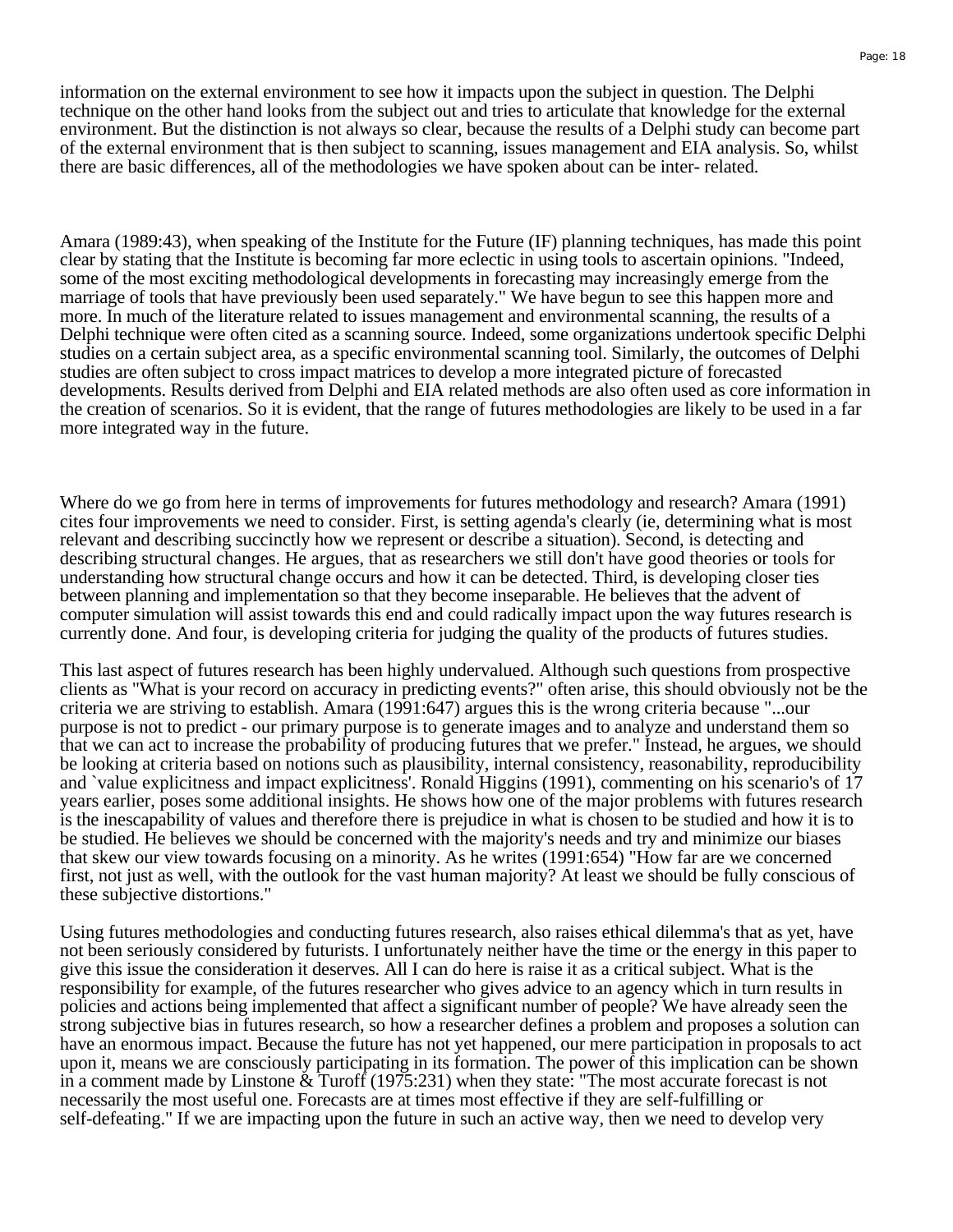quickly a set ethics or agreed principles that guide us in our work.

Wendell Bell (1993) has started to address this issue of futurists and ethics and offers some preliminary advice. He begins with the premise that the role of futurists is to make the world a better place to live and therefore a set of ethics should flow from this. For example, when futurists are fulfilling contracts they obviously need to meet the client's goals, but they should also be explicitly stating that the actions they recommend, must be examined for consequences to society at large. In addition, he says, consulting futurists need to have key assumptions and values of what is being asked of them, explicitly defined. As it can be seen, these are very broad suggestions and there is an obvious need for a great deal more work to be done in this area.

## **Conclusion**

This paper has explored the four futures methodologies of the Delphi technique, environmental scanning, issues management and emerging issues analysis. Although, the differences are clear between the Delphi and the other related three methods, we have seen how they can be used in an integrated way. Results from Delphi studies are regularly being included in the scanning process of, for example, an issues management structure. The outcomes from Delphi studies are also often subject to cross impact matrices and other tools to validate and establish their plausibility. Emerging issues analysis, is perhaps the most future orientated of the methods and offers the most interesting trend analysis tool. Although there are identified shortfalls in each of these methods, each is still considered central to futures research. I think it is important, when we are discussing futures methodologies, that we heed Ascher & Overholt's (as cited in Linstone 1987) comment, to not get caught up in a fetish for methods, whereby the method dominates the substance. On a final note, I briefly raised the issue of ethics, which needs considerable more attention than this paper has had the opportunity to give it, and one which must become central to futures research work.

### **Bibliography**

Adams R, Plercy F, Jurich J & Lewis R. (1992) "Components of a Model Adolescent AIDS/Drug Abuse Prevention Program: A Delphi Study" in Family Relations Vol 41, No 3, pp 312-316

Adams L (1980). "Delphi Forecasting: Future Issues in Grievance Arbitration" in Technological Forecasting and Social Change Vol 18, pp 151-160

Amara R (1975). Some Methods of Futures Research. Institute for the Future, Menlo Park

Amara R (1989). "A Note on What We Have Learned About the Methods of Futures Planning" in Technological Forecasting and Social Change Vol 36, pp 43-47

Amara R (1991). "Views on futures research methodology" in Futures Vol 23, No 6, pp 645-649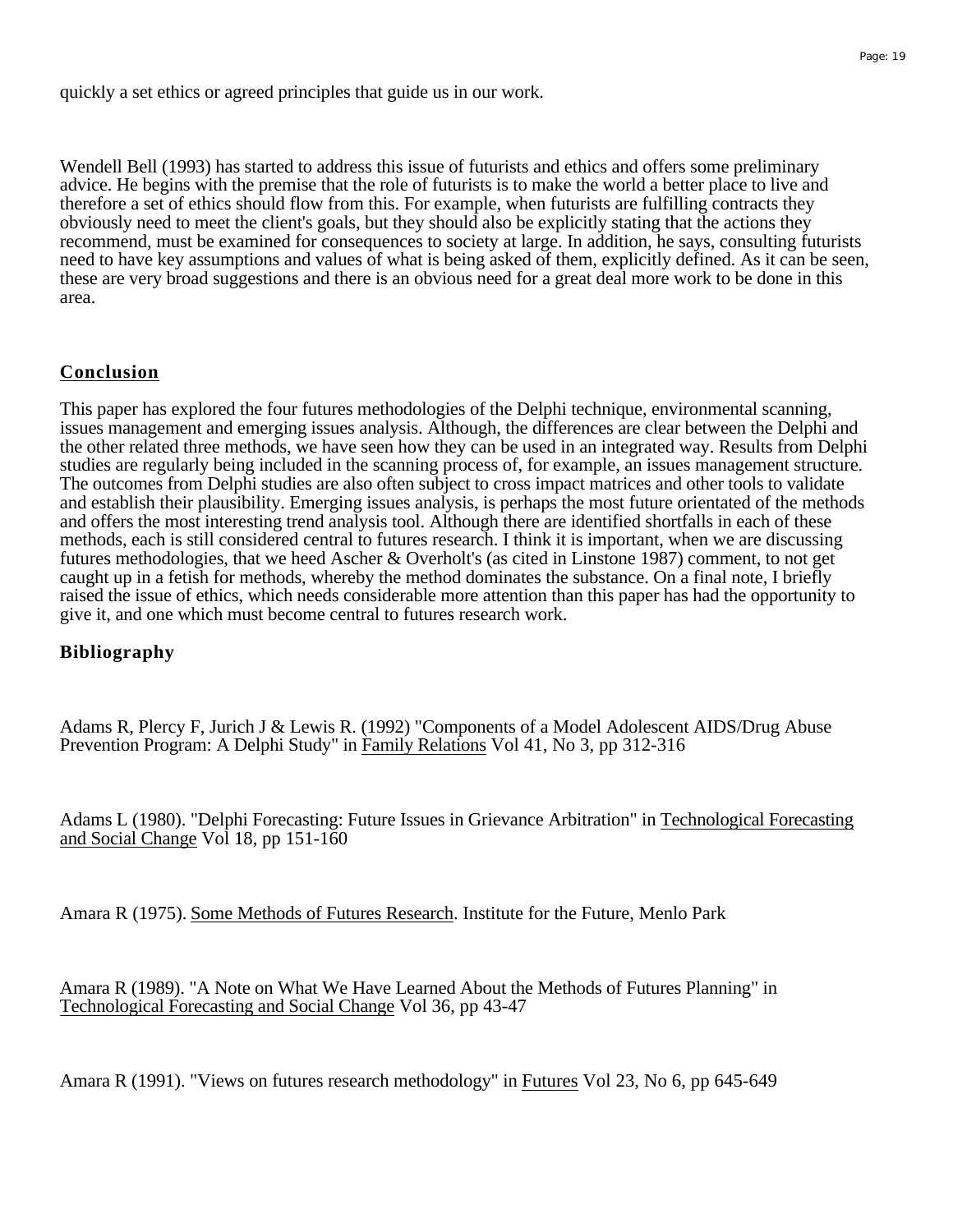Armstrong J (1985). Long Range Forecasting: From Crystal Ball to Computer. John Wiley & Sons, New York

Ascher W & Overholt W (1983). Strategic Planning and Forecasting. John Wiley & Sons, New York

Bell W (1993). "Professional Ethics for Futurists: Preliminaries and Proposals" in Futures Research Quarterly Vol 9, No 1, pp 5-18

Benaire M (1988). "Delphi - and Delphilike Approaches with Special Regard to Environmental Standard Setting" in Technological Forecasting and Social Change Vol 33, pp 149-158

Bjil R (1992). "Delphi in a future scenario study on mental health and mental health care" in Futures Vol 24, No 3, pp 232-250

Brown B (1968). Delphi Process: A Methodology Used for the Elicitation of Opinions of Experts The RAND Corporation, Santa Monica

Cho Y, Jeong G & Kim S. (1991). "A Delphi Technology Forecasting ApproachUsing a Semi-Markov Concept" in Technological Forecasting and Social Change Vol 40, pp 273-287

Cicarelli J (1984). "The Future of Economics: A Delphi Study" in Technological Forecasting and Social Change Vol 25, pp 139-157

Cundiff W (1988). "Interactive Software for the Capture, Management, and Analysis of Data in DELPHI Inquiries: Defined Functions in APL" in Technological Forecasting and Social Change Vol 34, pp 189-195

Dalkey N (1967). Delphi The RAND Corporation, Santa Monica

Dalkey N & Helmer O. (1962). An Experimental Application of the Delphi Method to the Use of Experts The RAND Corporation, Santa Monica

Day L (1975). "Delphi Research in the Corporate Environment" in The Delphi Method: Techniques and Applications Linstone and Turoff (Eds) Addison-Wesley Publishing Company, London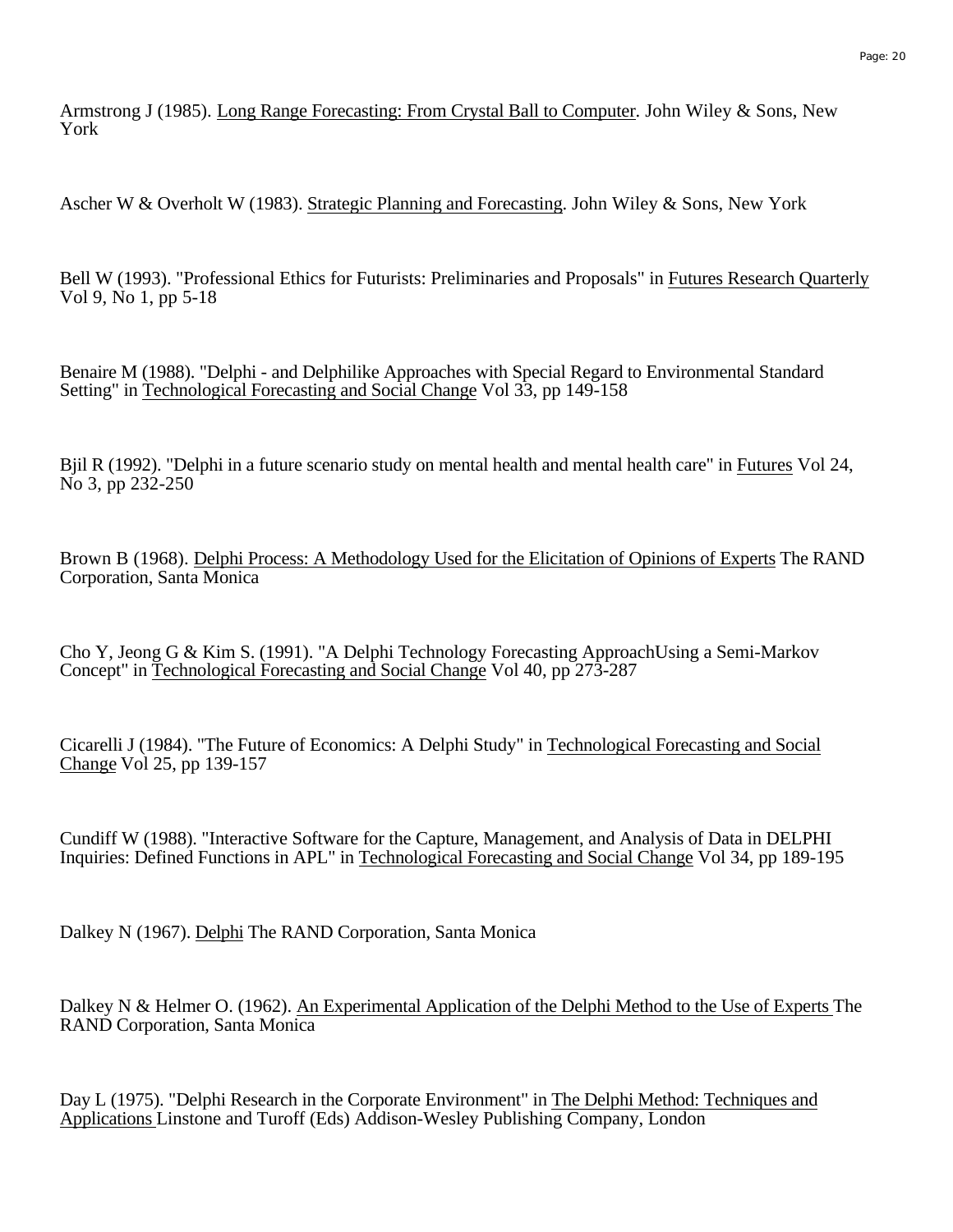Ewing R (1979). "The Uses of Futurist Techniques in Issues Management" in Public Relations Quarterly Vol 24, No 4, pp 15-19

Ewing R (1986). "Foreward" in Issues Management, Heath R & Nelson R Sage Publications, Beverly Hills

Fahey L & King W (1977). "Environmental Scanning for Corporate Planning" in Business Horizons Vol 20, No 4 pp 61-71

Fish & Osborn (1992). "Therapists' Views of Family Life:A Delphi Study" in Family Relations Vol 41, No 4 , pp 409-415

Fry F (1980). "The End of Affirmative Action" in Business Horizons Vol 23, No 1, pp 34-40

Heath R & Nelson R (1986). Issues Management: Corporate Public Policymaking in an Information Society Sage Publications, Beverly Hills

Helmer O (1967). Analysis of the Future: The Delphi Method The RAND Corporation, Santa Monica

Helmer O (1994). "Adversary Delphi" in Futures Vol 26, No 1, pp 79-88

Helmer O (1983). Looking Forward: A Guide to Futures Research Sage Publications, Beverly Hills

Higgins R (1991). "Seventh Enemy revisited" in Futures Vol 23, No 6 pp 649-655

Hughes B (1985). World Futures: A Critical Analysis of Alternatives The John Hopkins University Press, **Baltimore** 

Jain S (1984). "Environmental Scanning in U.S Corporations" in Long Range Planning Vol 17, No 2 pp 117-127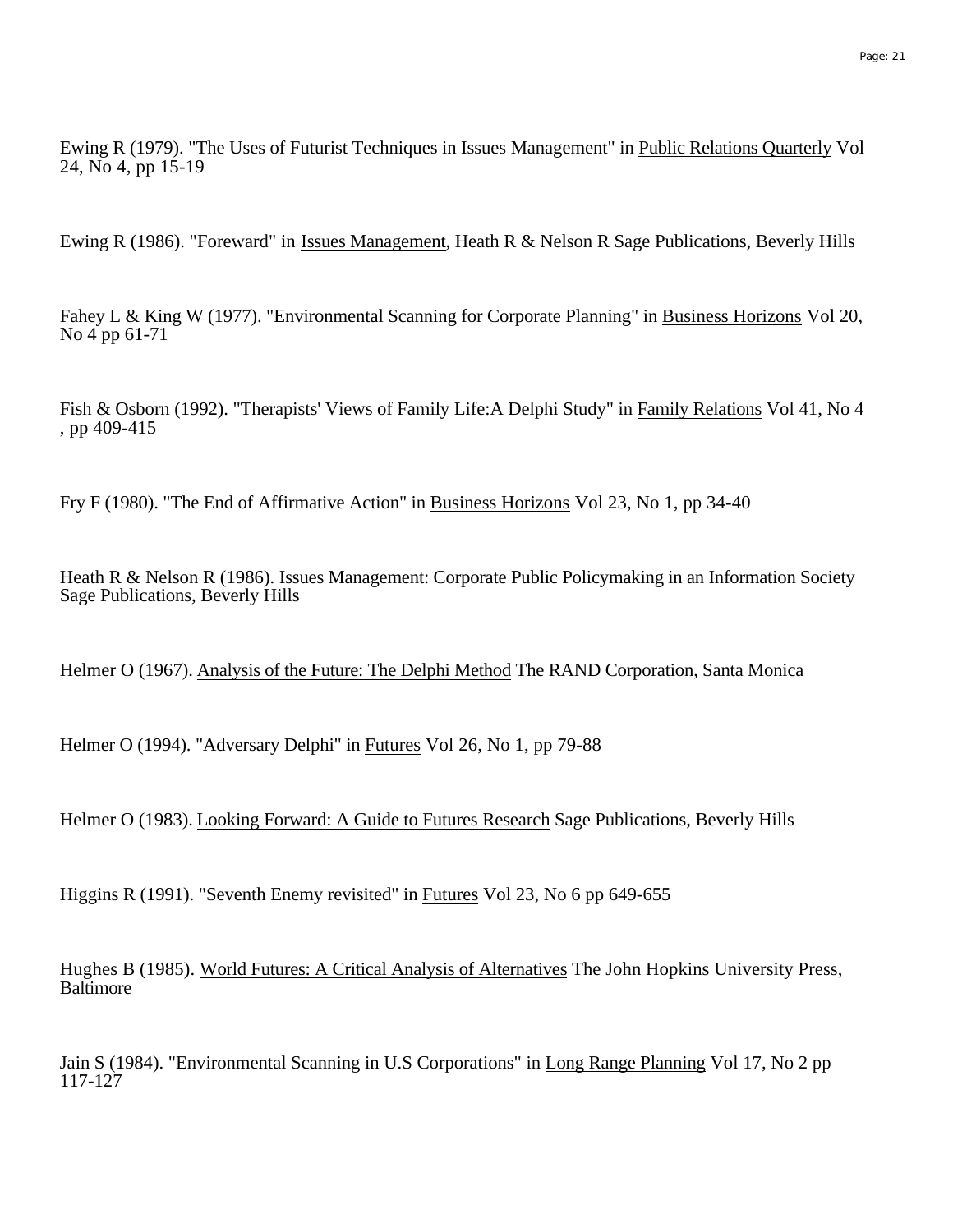Johnson D & King M (1988) BASIC forecasting techniques Butterworths, London

Jones T (1980). Options for the Future: A Comparative Analysis of Policy Orientated Forecasts Praeger Publishers, New York

Kast F (1980). "Scanning the Future Environment: Social Indicators" in California Management Review Vol 23, No 1, pp 22-31

Kruus P (1983). "Utilization of Delphi Methods for University Planning" in Technological Forecasting and Social Change Vol 24, pp 269-275

Linstone H (1978). "The Delphi Technique" in Handbook of Futures Research Fowles J (Ed) Greenwood Press, Westport

Linstone H (1987). "Book Review of Issues Management by Coates J" in Technological Forecasting and Social Change Vol 32, pp 319-321

Linstone H & Turoff M (1975). "Introduction" in The Delphi Method: Techniques and Applications Linstone and Turoff (Eds) Addison-Wesley Publishing Company, London

Loye D (1978). The Knowable Future: a psychology of forecasting and prophecy John Wiley & Sons, New York

Ludlow J (1975). "Delphi Inquiries and Knowledge Utilization" in The Delphi Method: Techniques and Applications Linstone and Turoff (Eds) Addison-Wesley Publishing Company, London

Marien M (1991). "Scanning: An Imperfect Activity in an Era of Fragmentation and Uncertainty" in Futures Research Quarterly Fall

Martino J (1973). "Methods of Technological Forecasting' in Assessing the Future and Policy Planning

Hahn W and Gordon K (Eds) Gordon and Breach Science Publishers, New York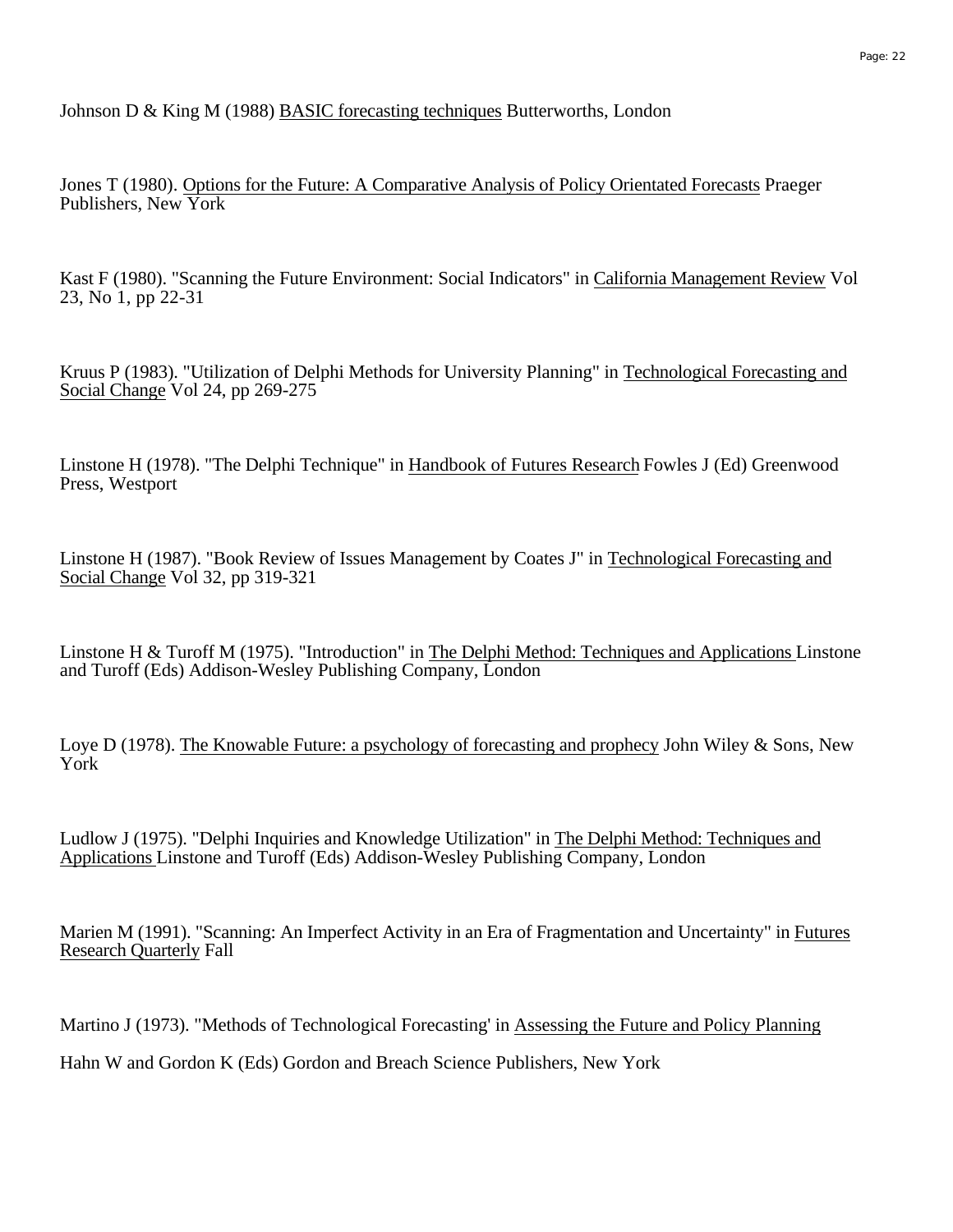Masser I & Foley P (1987) "Delphi Revisited: Expert Opinion in Urban Analysis" in Urban Studies Vol 24, No 3, pp 217-224

Meeker H (1993). "Hands-On Futurism" in The Futurist May-June 1993, pp 22-26

Mohapatra P, Bora M & Sahu K (1984). "Incorporating Delphi Results in System Dynamics Models: A Case of Indian Tea Industry" in Technological Forecasting and Social Change Vol 25, pp 159-177

Molitor G (1977). "how to anticipate public-policy changes" in S.A.M Advanced Management Journal Summer, pp 4-13

Molitor G (1993). Collection of Materials

O'Connell J & Zimmerman J (1979). "Scanning the International Environment" in California Management Review Vol 22, No 2, pp 15-23

Ono R & Wedemeyer D (1994). "Assessing the validity of the Delphi technique" in Futures Vol 26, No 3, pp 289-304

Preble J (1978). "Corporate Use of Environmental Scanning" in University of Michigan Business Review Vol 30, No 5, pp 12-17

Preble J (1983). "Public Sector Use of the Delphi Technique" in Technological Forecasting and Social Change Vol 23, pp 75-88

Preble J, Rau P & Reichel A (1988). "The Environmental Scanning Practices of U.S. Multinationals in the Late 1980's" in Management International Review Vol 28, No 4, pp 4-14

Renfro W (1993). Issues Management in Strategic Planning Quorum Books, Westport, Connecticut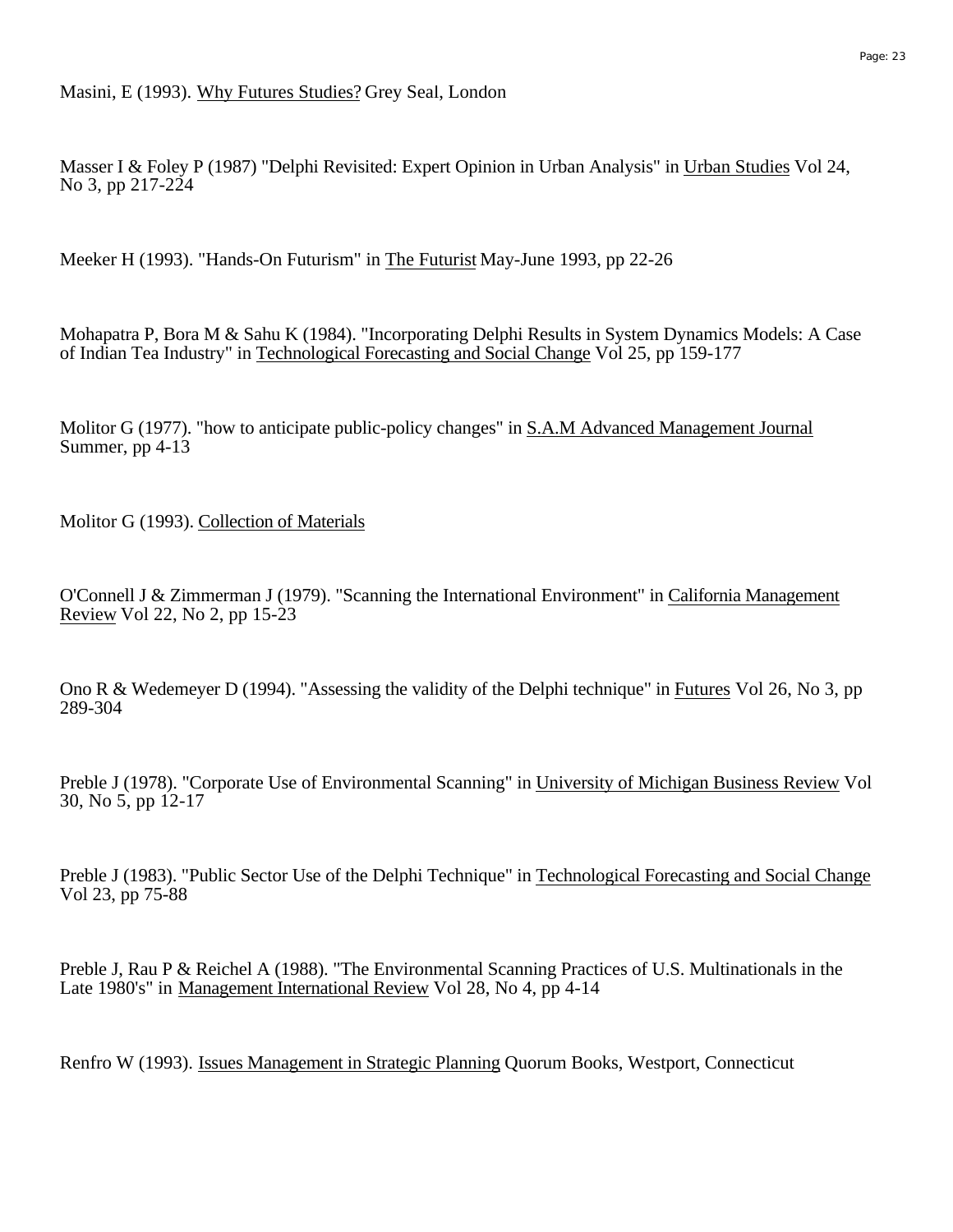Renfro W & Morrison J (1984). "Detecting Signals of Change: The Environmental Scanning Process" in The Futurist Vol 18, No 4, pp 49-53

Rescher N (1969). Delphi and Values The RAND Corporation, Santa Monica

Rieger W (1986). "Directions in Delphi Developments: Dissertations and Their Quality" in Technological Forecasting and Social Change Vol 29, pp 195-204

Riggs W (1983). "The Delphi Technique: An Experimental Evaluation" in Technological Forecasting and Social Change Vol 23, pp 89-94

Rowe G, Wright G & Bolger F (1991). "Delphi: A reevaluation of Research and Theory" in Technological Forecasting and Social Change Vol 39, pp 235-251

Saaty T & Boone L (1990). Embracing the Future: Meeting the Challenge of our Changing World Praeger, New York

Scheele S (1975). "Reality Construction as a Product of Delphi Interaction" in The Delphi Method: Techniques and Applications Linstone and Turoff (Eds) Addison-Wesley Publishing Company, London

Schwartz P (1991). The Art of the Long View Doubleday, New York

Setty K, Padmanabhan S & Natarajan R (1987). "A National Energy-Conservation Policy Delphi: Report of the Findings" in Technological Forecasting and Social Change Vol 31, pp 257-267

Simmonds C (1977). "The Nature of Futures Problems" in Futures Research: New Directions Linstone H and Simmonds C (Eds) Addison-Wesley Publishing Company, London

Smith K & Johnson R (1976). "Medical opinion on Abortion in Jamaica: A National Delphi Survey of Physicians, Nurses and Midwives" in Studies in Family Planning Vol 17, No 12, pp 334-339

Stroup M (1988). "Environmental Scanning at Monsanto" in Planning Review Vol 16, No 4, pp 24-31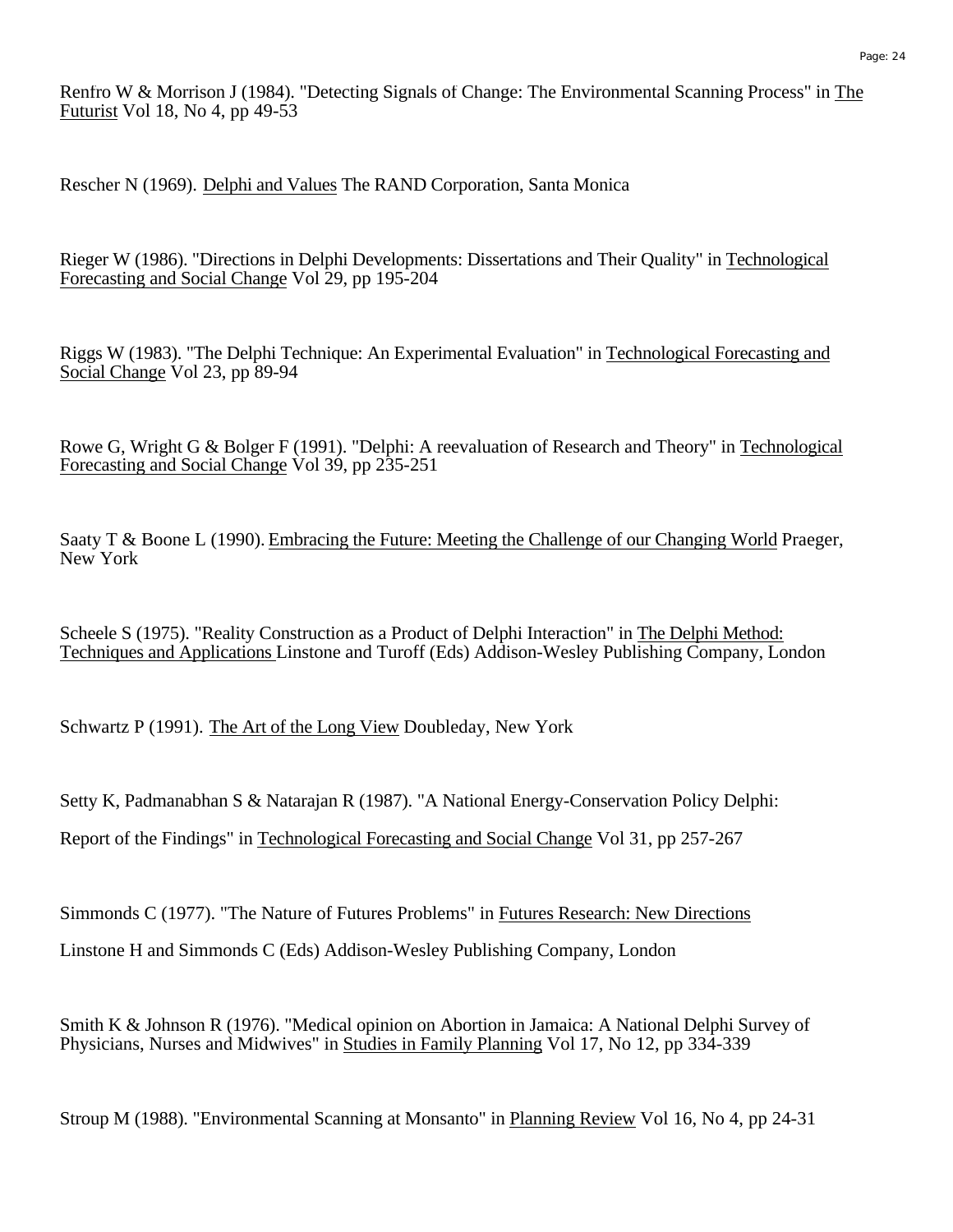Sviden O (1988). "Future Information Systems for Road Transport: A Delphi Panel-Derived Scenario" in Technological Forecasting and Social Change Vol 33, pp 159-178

Terry P (1977). "Mechanisms for Environmental Scanning" in Long Range Planning Vol 10, No 3, pp 2-9

Thomas P (1980). "Environmental Scanning - The State of the Art" in Long Range Planning Vol 13, No 1, pp 20-25

van Dijk J (1990). "Delphi Questionnaires Versus Individual and Group Interviews" in Technological Forecasting and Social Change Vol 37, pp 293-304

van Dijk J (1990). "Delphi Method as a Learning Instrument: Bank Employees Discussing an Automation Project" in Technological Forecasting and Social Change Vol 37, pp 399-407

Waissbluth M & Gortari A (1990)."A Methodology for Science and Technology Planning Based Upon Economic Scenarios and Delphi Techniques" in Technological Forecasting and Social Change Vol 37, pp 383-397

Webler T, Levine D Rakel H & Renn O (1991). "A Novel Approach to Reducing Uncertainty: The Group Delphi" in Technological Forecasting and Social Change Vol 39, pp 253-263

Witham D (1991). "Environmental Scanning Pays Off" in The Police Chief Vol LVIII, No 3, pp 26-31

Woudenberg F (1991). "An Evaluation of Delphi" in Technological Forecasting and Social Change Vol 40, pp 131-150

Yuxiang C, Donghua Z Changgeng L (1990). "Applications of the Delphi Method in China" in Technological Forecasting and Social Change Vol 38, pp 293-305

**APPENDIX A**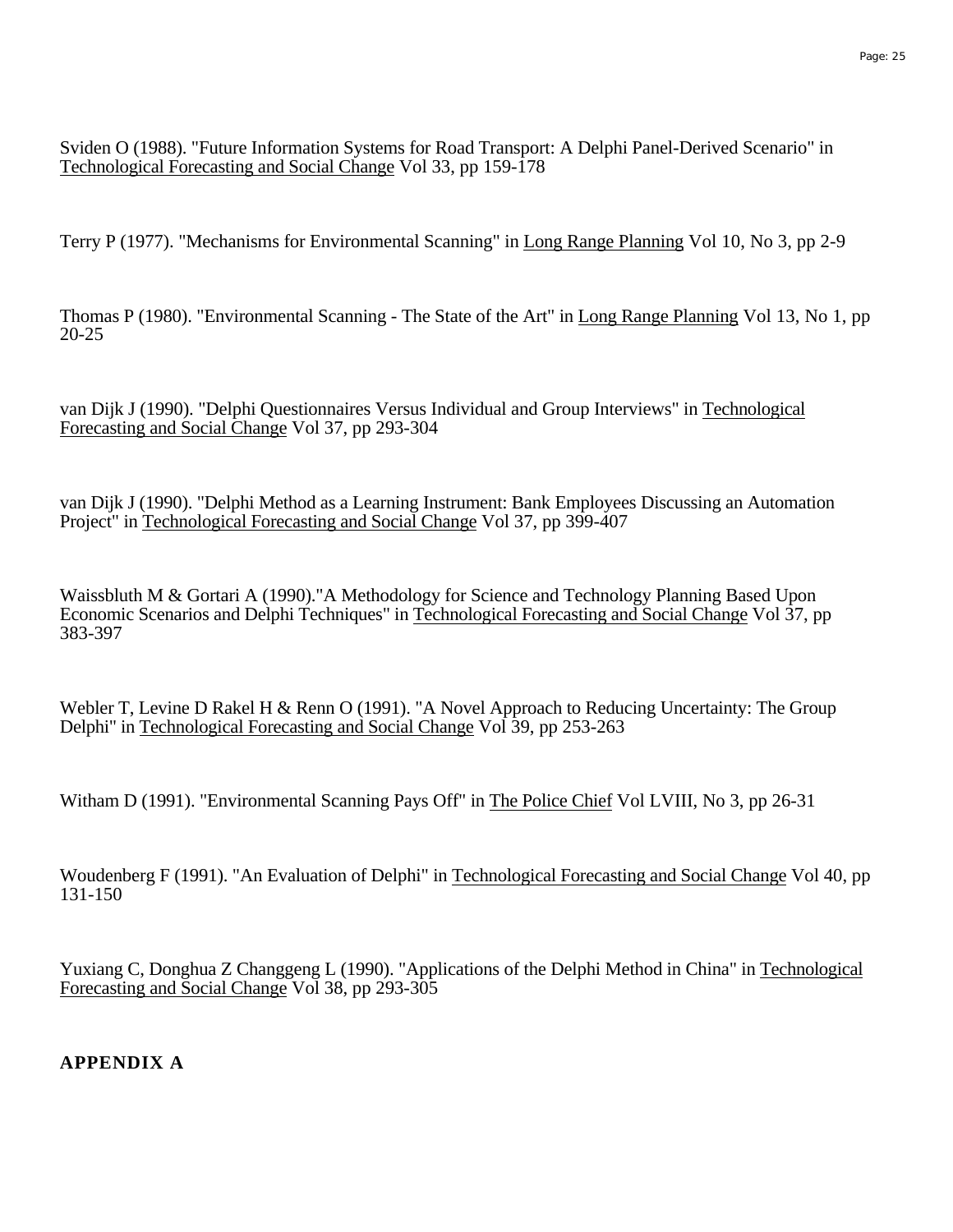## **Emerging Issues Analysis Sources**

Political Science 672

Fall `94

Here is the list that has accumulated on Caucus about written sources for investigating emerging issues. Thank you to all those that contributed. I hope it is of use and interest to everyone.

- 1. **The Economist** (good news source of happenings in the world)
- 2. **Electric Word** (deals with language and syntax)
- 3. **Foreign Affairs** (mainstream journal on IR)
- 4. **Future Survey** (newsletter of futures abstracts)
- 5. **Granta** (London based publication on a range of issues)
- 6. **Harper's** (mainstream magazine with good coverage of the fringes)
- 7. **The Manchester Guardian Weekly** (news from three newspapers in the
- US, the UK and France)
- 8. **Mondo 2000** (fringe journal on'mind-altering' electronics)
- 9. **The New Yorker**
- 10. **New Options** (newsletter on grass roots political activity in the US)
- 11. **NewScientist** (science news 'navigating its way out of the fringes')
- 12. **New York Times** (Tuesday Science section)
- 13. **Omni** (a mainstream Mondo 2000)
- 14. **Release 1.0** (computer news)
- 15. **Scientific American** (ideas moving to the mainstream)
- 16. **Science** ('authoritative science magazine')
- 17. **Technology Review** (social consequences of new technology)
- 18. **Utne Reader** (digest of information scanned from alternative magazines)
- 19. **Washington Spectator**
- 20. **Whole Earth Review** (range of futures issues dealt with perceptively)
- 21. **Nature** (latest in the biological sciences readable to a wide audience)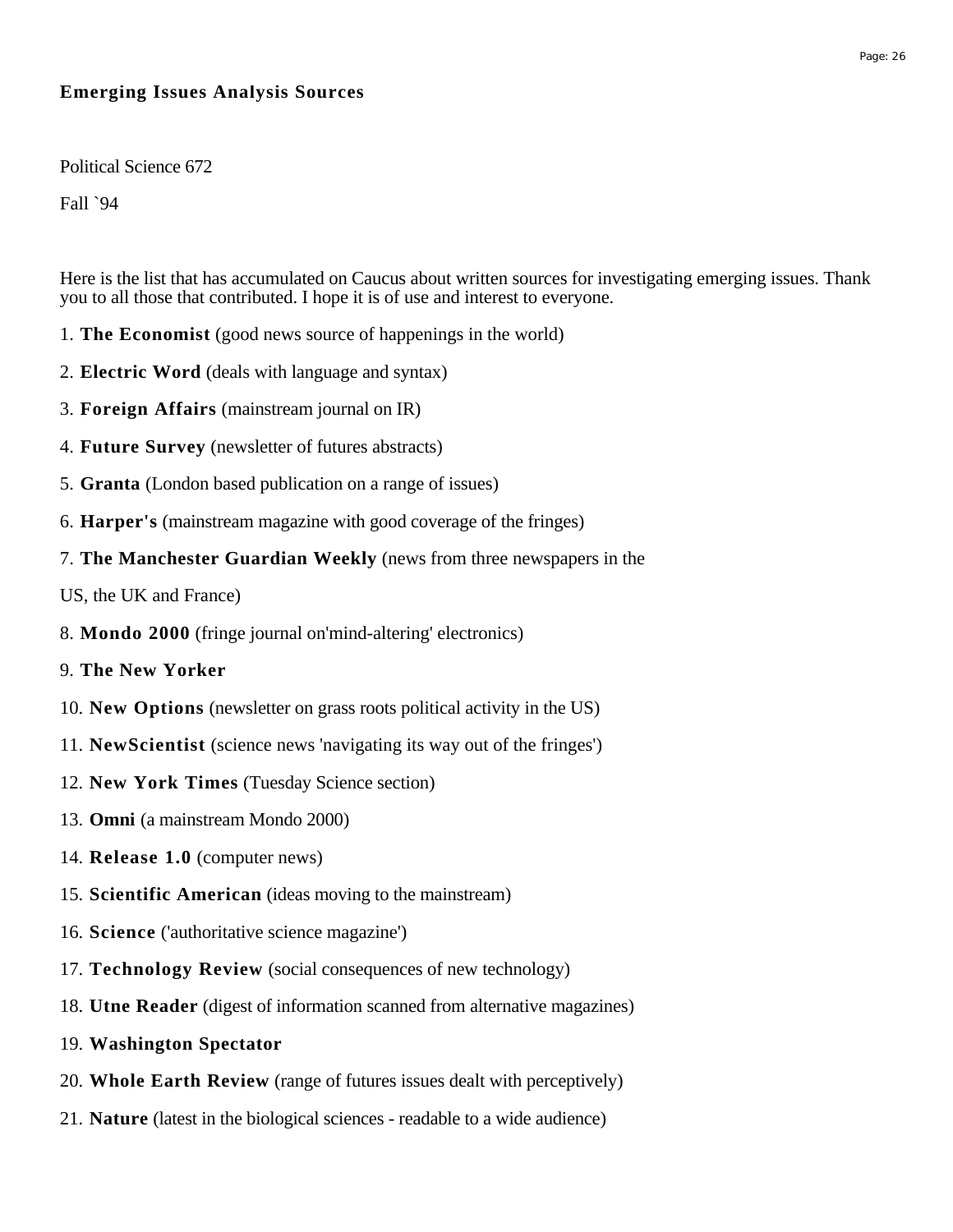22. **Cell** (latest in molecular and genetic research - but these **Gene** two are pretty technical

and hard reading)

- 23. **Analog** (science articles usually dealing with space, space flight etc)
- 24. **The Magazine of Fantasy and Science Fiction** (science articles good)

25. **Science Fiction Age** (has a science forum where leading scientists discuss science-fiction ideas that are rapidly gaining science truth).

26. **IEEE Spectrum** (cutting edge material on electronics)

### **Datamation**

- 27. **In Context** (culture/community planning magazine that is eco-oriented)
- 28. **Futuresco** (Unesco publication a more world orientated "future survey")
- 29. **The Journal of Alternative Economics** (as it says!)
- 30. **Environment Hawaii** (environmental concerns and issues affecting Hawai'i)
- 31. **Wired** (tech-oriented, but also with broad social and cultural interests)
- 32. **New Media** (focuses on multimedia applications)
- 33. **Future Sex** (explores the changing boundaries of sex- heavy into cybersex)
- 34. **American Demographics** (resource for population trends)
- 35. **bOING bOING** (irreverent cyberculture magazine)
- 36. **Cybervision** (magazine about the cyberpunk generation)
- 37. **The Nation** and **The Atlantic Monthly** (often explore futurist themes)
- 38. **Columbia Journalism Review** (non-scholarly, mainstream publications

**Washington Journalism Review** exploring the future of the news media,

**Presstime** especially newspapers)

**NewsInc**.

- **Editor & Publisher**
- 39. **Rolling Stone (culture and music can be forward looking see Jon Katz's column)**
- **40. The Ecologist** (environmental futures)
- **Garbage**
- **Green Line**